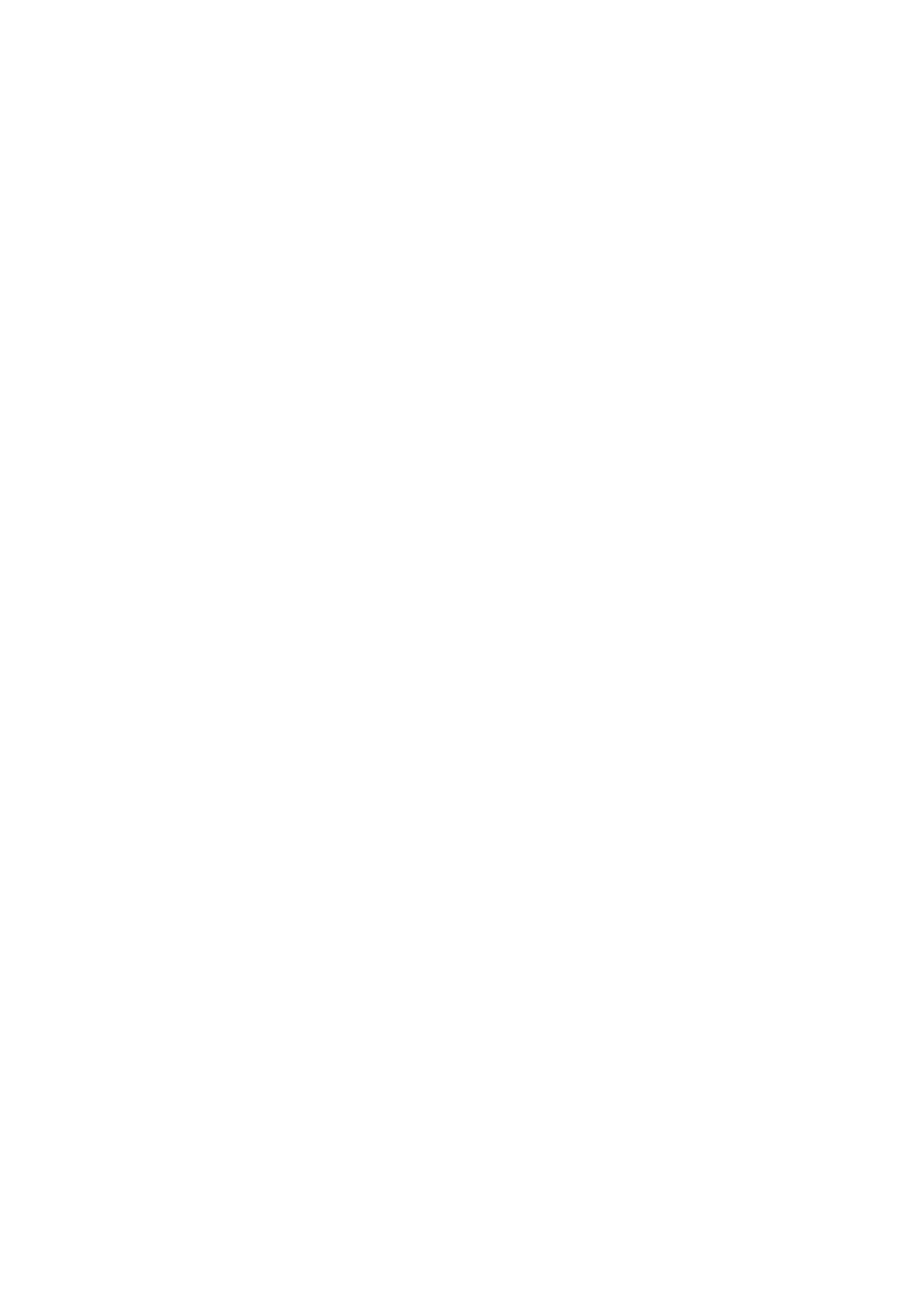## Innovation in Financial Services: A Dual Ambiguity

Edited by

## Anne-Laure Mention and Marko Torkkeli

# **CAMBRIDGE SCHOLARS** PUBLISHING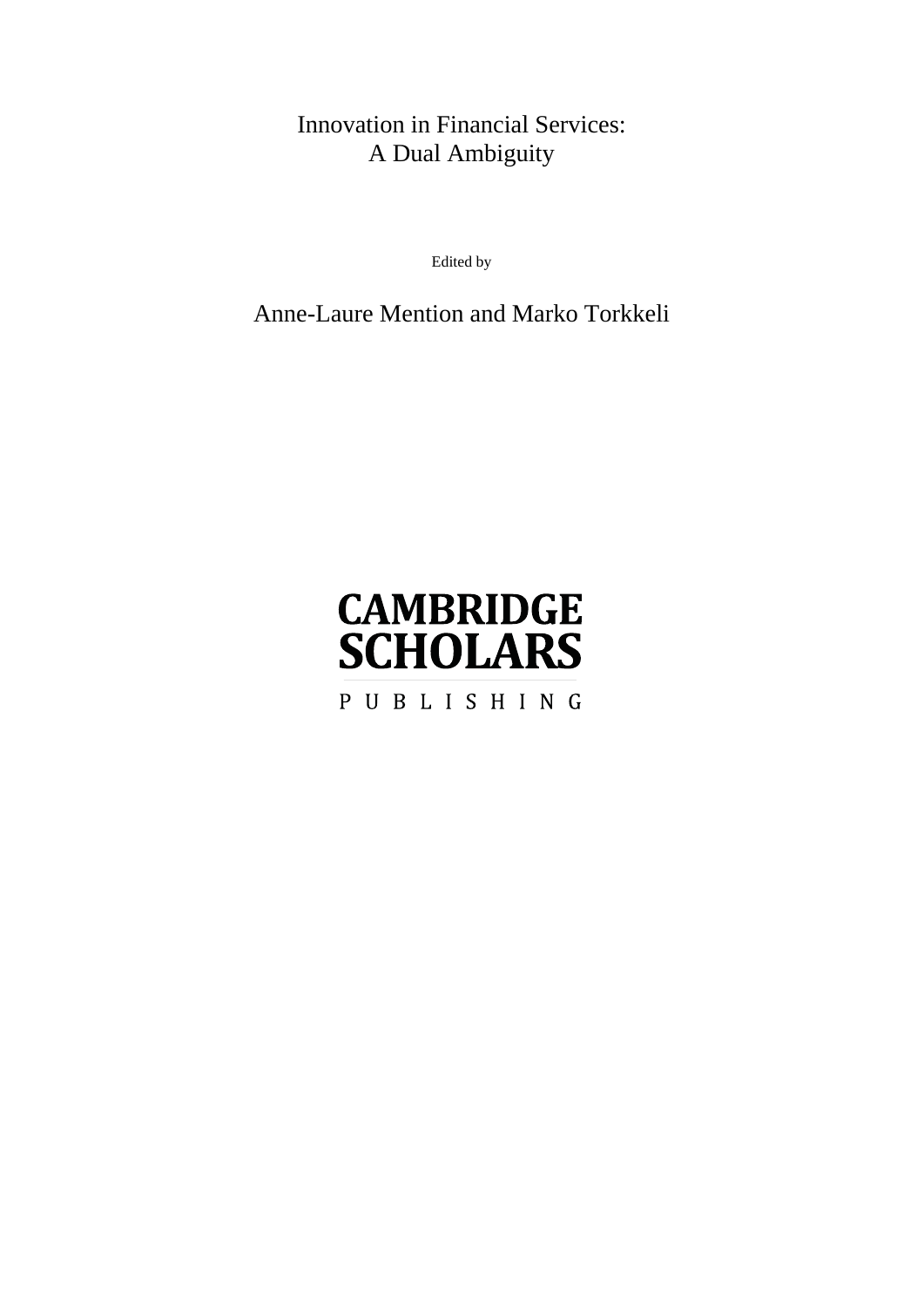Innovation in Financial Services: A Dual Ambiguity, Edited by Anne-Laure Mention and Marko Torkkeli

This book first published 2014

Cambridge Scholars Publishing

12 Back Chapman Street, Newcastle upon Tyne, NE6 2XX, UK

British Library Cataloguing in Publication Data A catalogue record for this book is available from the British Library

Copyright © 2014 by Anne-Laure Mention, Marko Torkkeli and contributors

All rights for this book reserved. No part of this book may be reproduced, stored in a retrieval system, or transmitted, in any form or by any means, electronic, mechanical, photocopying, recording or otherwise, without the prior permission of the copyright owner.

ISBN (10): 1-4438-6676-8, ISBN (13): 978-1-4438-6676-7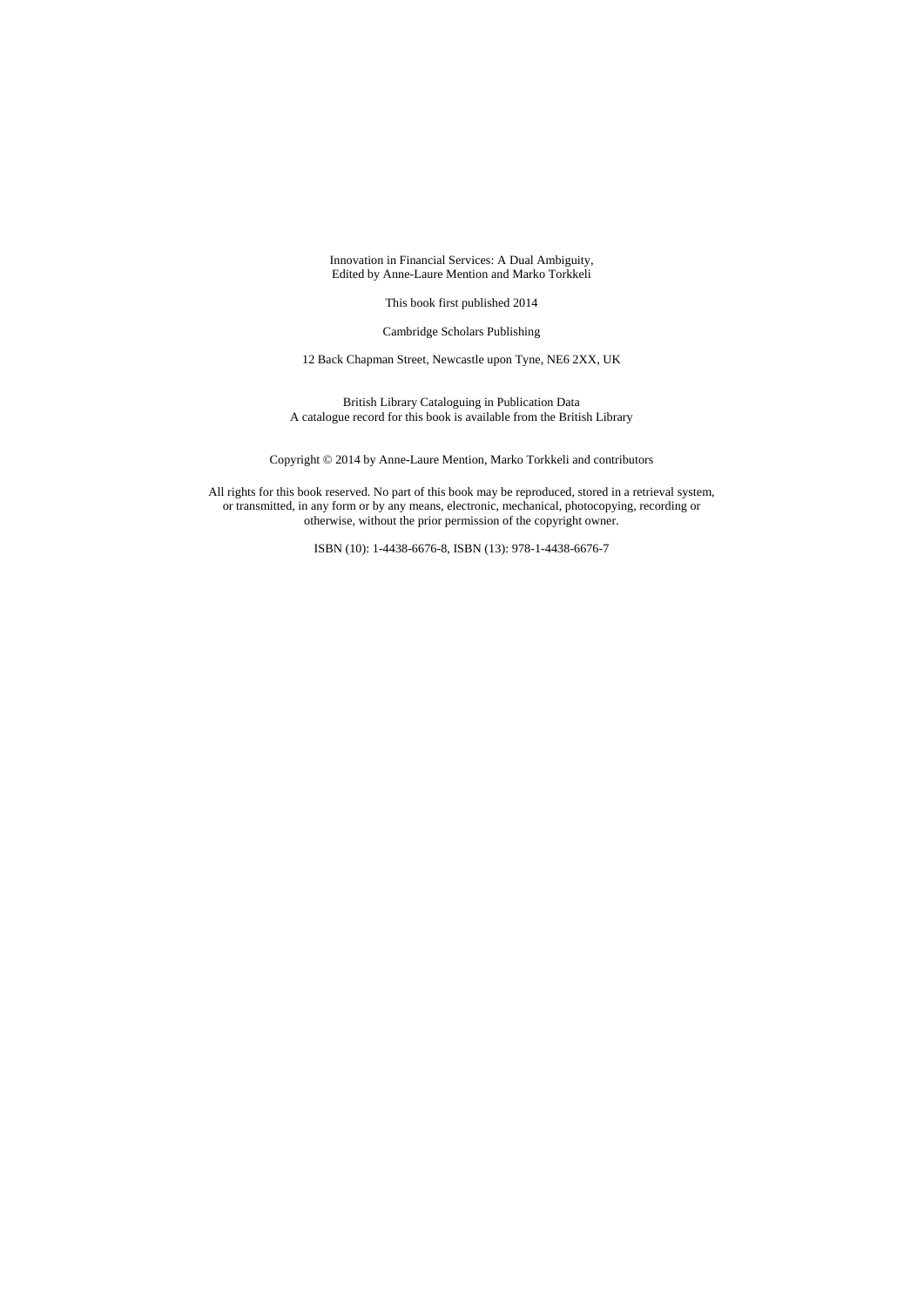## TABLE OF CONTENTS

| Innovation in Financial Services: Unveiling Ambiguity<br>Anne-Laure Mention and Marko Torkkeli |
|------------------------------------------------------------------------------------------------|
|                                                                                                |
|                                                                                                |
| Labile Fiat Currencies: Sketch of Future Alternatives                                          |
| Olli-Pekka Hilmola                                                                             |
|                                                                                                |
| Drivers of Innovation in Singapore's Financial Services Sector:                                |
| An Exploration with Practitioners                                                              |
| <b>Stuart Smith</b>                                                                            |
|                                                                                                |
| Innovation and Financial Inclusion: The Brazilian Bank Experience                              |
| Marisalvo Da Silva                                                                             |
|                                                                                                |
| Banks and Patents in the U.S.                                                                  |
| Francesca Arnaboldi and Peter Claeys                                                           |
|                                                                                                |
| Intellectual Property and Appropriability Regime of Innovation                                 |
| in Financial Services                                                                          |
| Rahul Kapoor                                                                                   |
|                                                                                                |
| Business Model Design Issues: The Case of Mobile Payments                                      |
| Denis Dennehy, Frederic Adam and Fergal Carton                                                 |
|                                                                                                |
| Defining a Framework for Developing a Mass Customization Strategy                              |
| for Online Banking                                                                             |
| Teemu Santonen                                                                                 |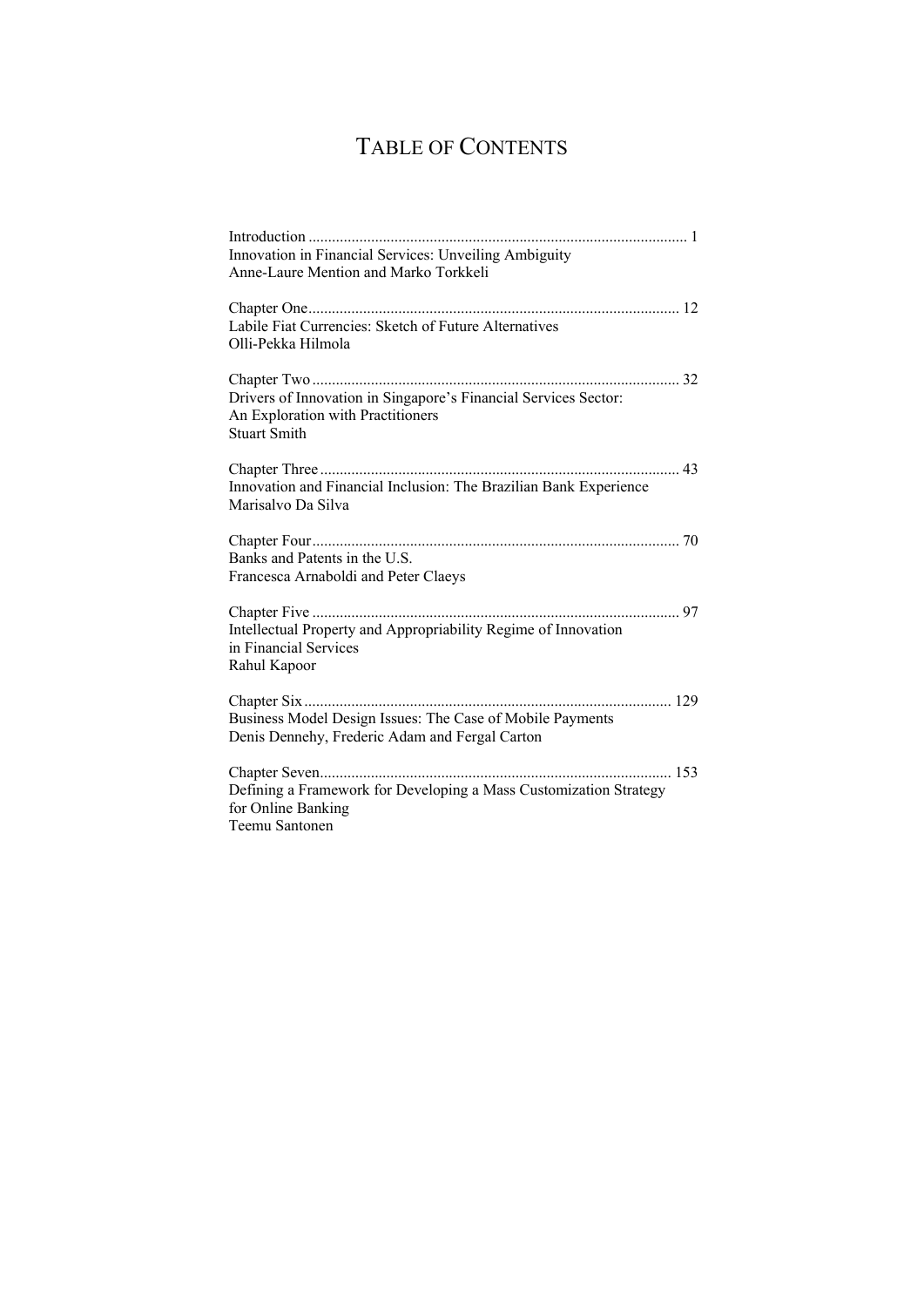| <b>ICT-based Financial Innovations</b><br>Sergey Yablonsky                                                                                      |  |
|-------------------------------------------------------------------------------------------------------------------------------------------------|--|
| A Simple but Effective Innovation: Mobile Financial Services<br>in Developing Countries<br>José Luis Gómez-Barroso and Raquel Marbán-Flores     |  |
| Strategies for Financial Service Innovation:<br>Innovation becomes Strategy-Making<br>Katja Maria Hydle, Tor Helge Aas and Karl Joachim Breunig |  |
| Advantages and Disadvantages of Open Innovation:<br>Evidence from Financial Services<br><b>Andrey Martovoy</b>                                  |  |
| Organizational Readiness for Open Innovation in the Financial Services<br>Sector: The Missing Element of Trust<br>Dimitrios Salampasis          |  |
| How "Structural Collaboration" Leads to Value Propositions<br>in the Financial Sector<br>Delphine Vantomme and Tom de Ruyck                     |  |
|                                                                                                                                                 |  |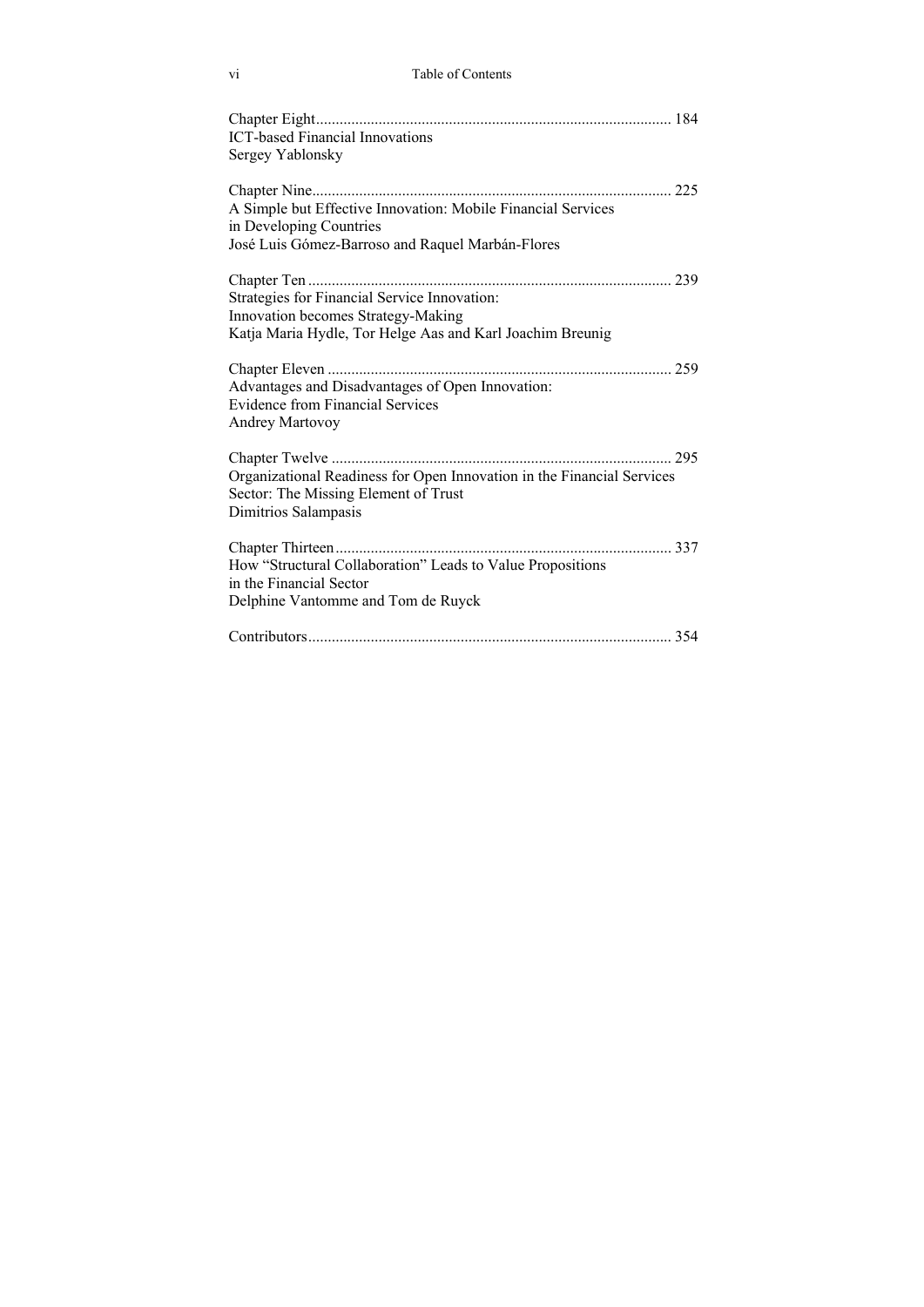### **INTRODUCTION**

## INNOVATION IN FINANCIAL SERVICES: UNVEILING AMBIGUITY

## ANNE-LAURE MENTION AND MARKO TORKKELI

This book, "Innovation in Financial Services: A Dual Ambiguity" brings together some of the latest thinking in the growing field of innovation in services and more particularly, in financial services. It explores the peculiarities of innovation in financial services firms and surrounding market players, discusses the determinants and success factors of the innovation process and investigates its impact; thus embracing the whole innovation lifecycle. It provides topical insights on the challenges facing the financial industry, such as the convergence with other sectors and the increasing regulatory burden. By combining multidisciplinary approaches and by selecting a number of cutting-edge research models, theories, empirical findings and practitioners' insights, it offers unique and contemporary perspectives on innovation for a sector of paramount importance for the running of our economies.

Financial services represent a considerable economic sector at a global scale. In Europe, for example, financial services represented roughly 6% of gross value added in 2010 (Eurostat). In OECD countries, financial intermediation, real estate, renting and business activities accounted for almost 30% of total value added in 2010, while it represented about 10% in China and 17% in Russia (OECD, online library). Besides its dominant role per se, the financial industry also affects the proper functioning of the entire economy. Despite its central and essential role, this sector has largely been neglected in innovation studies. To some extent, this may be attributed to the fact that innovation is largely hidden, of intangible nature and hard to visualize in financial industries. Additionally, financial firms, rarely have a dedicated Innovation or R&D department and the closest corporate functions in many financial institutions, at least as far as Europe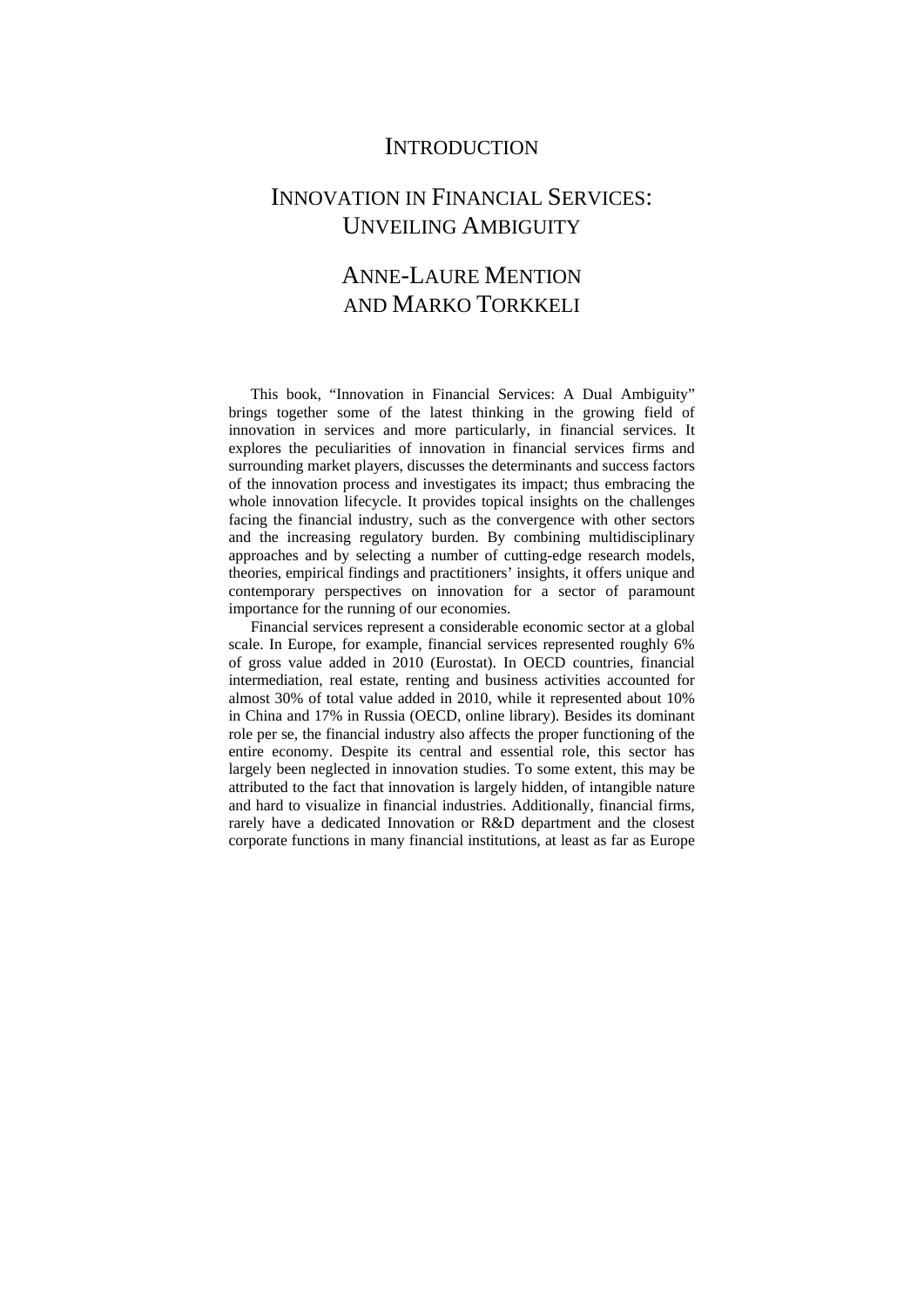is concerned, is the marketing department, which role may be essential in implementing open innovation, as a form of enhanced collaboration in order to create growth for the company and distinguish itself from its competitors.

Additionally, financial services have long been considered as conservative when it comes to innovation. The natural tendency of financial firms to adopt a risk-adverse attitude, with some notable exceptions, which will be discussed later, combined to the common belief that most financial innovations are mere imitations of existing products, have indeed contributed to this reputation of innovation laggards. After all, can introducing a new savings product, which operates on a D+2/D-2 value dating instead of  $D+5/D-5$ , be really considered innovative? The relatively scarce literature stream that, has hitherto focused on innovation in financial services, has mainly unveiled the factors predicting the occurrence of financial innovation and has put strong emphasis on technology-induced and enabled innovations, such as ATMs, mobile banking, e-banking, video banking and the like (e.g. Consoli, 2008; Pennings and Hariento, 1992). The ubiquitous role of information and communication technologies certainly contributes into shaping innovations in financial services, but the human and organizational sides that are intrinsically linked to the adoption of technologies should not be overlooked. Quite surprisingly though, the process of innovating in financial services has been largely disregarded; or has been explored within larger studies embracing all service industries; irrespectively of the distinctive features of the financial sector. Furthermore, the impact that innovation, or the lack of innovation, has had on households, firms and societies, has largely been overlooked too. Nevertheless, it is fairly obvious that financial services have evolved over time, as we describe in more details a bit later and this affects the running of the entire economy. Shifts in banking and accounting practices, increased complexity of procedures and processes have introduced long delays in payments of invoices for procurement services, thus challenging the survival of small and medium-sized firms that do not have the necessary cash flow to absorb these delays. Similarly, the reluctance of banks to grant loans to firms holding few tangible assets, which is typically the case of high technology start ups and potentially high growth firms, is a major hampering factor for economic development, growth and competitiveness. We support that innovation in financial services has a critical role to play so as to sustain the operations of the other economic sectors.

Recently, innovation in financial services has attracted increasing attention and criticism since the beginning of the financial and subsequent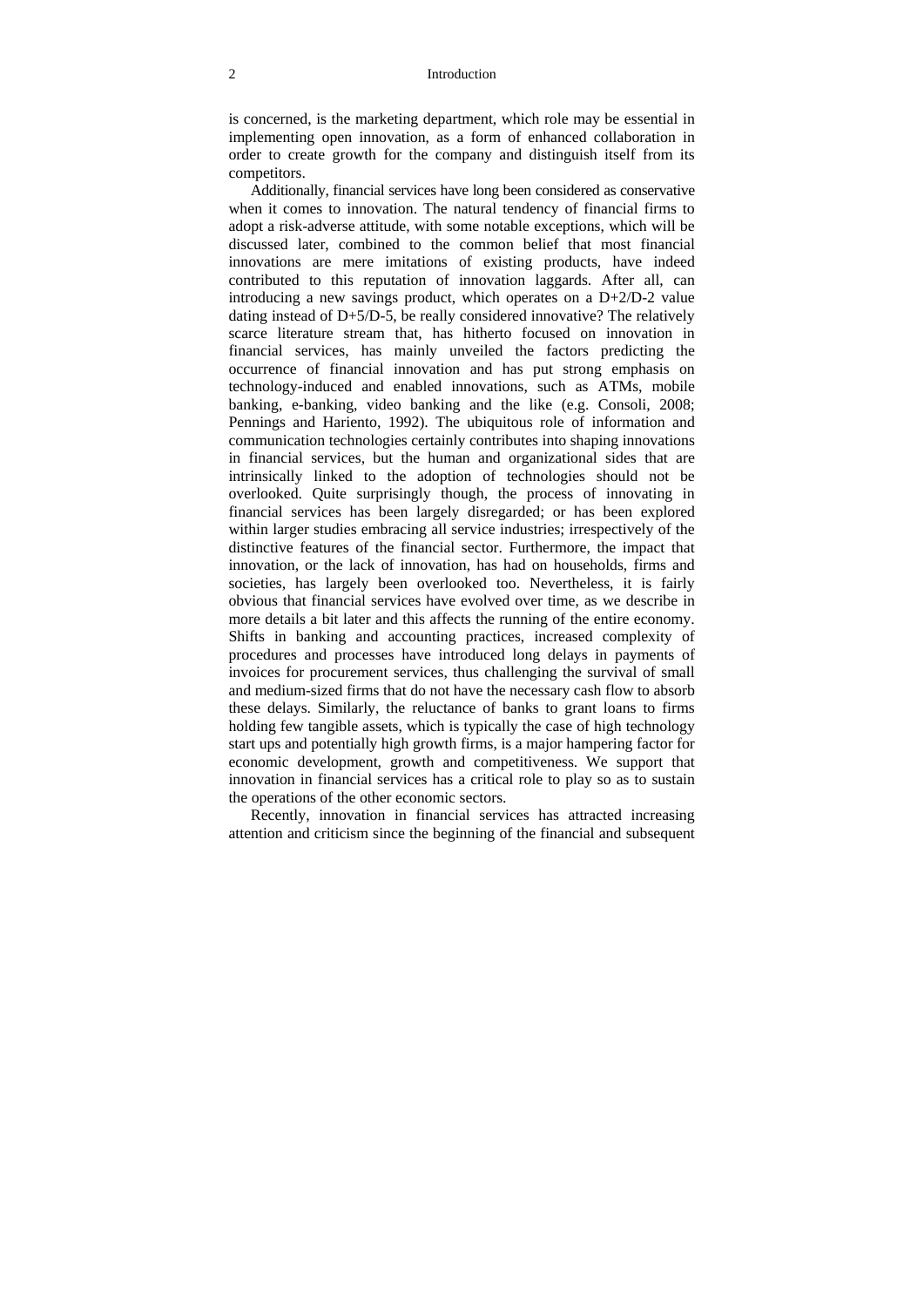economic turmoil. Nobel Laureate Paul Krugman states that it is "hard to think of any major recent financial innovations that actually aided society" (The New York Times, 2009). Critics of financial innovations argue that recent innovations were not aiming at the "enhancement of the ability of the financial sector to perform its social function" (Joseph Stiglitz, cited by The Economist, February 2012), but rather embraced "opaque pricing including billing tricks and traps … that encourages unsafe lending practices" (Pew Charitable Trusts, 2009, cited by Lerner and Tufano, 2011) and had hardly any visible effect on the productivity of the economy according to Volcker, quoted in 2009. Furthermore, Volcker also stated that ATM was the only financial innovation he can think of that has improved society. Overall, this has fuelled a negative perception of novelties developed in this industry. With this book, our intent is to illustrate that innovation should not be feared as such, as it is an acknowledged driver of growth and competitiveness and it should bring benefits for the society as a whole. Nevertheless, we claim that innovation should be properly designed, sustainably managed and correctly implemented. In our view, beneficial financial innovation is the type of innovation that serves the interests of individual customers, households and states, thus positively affecting the functioning of society as a whole. Along these lines, we adopt a broad conception of financial innovation, which encompasses both the process of innovating in financial services and its outcomes, i.e. the introduction of novelties either internally or in the market, irrespectively of their degree of novelty. Accordingly, innovations do not have to be developed internally but can be either jointly developed with partners in the context of strategic alliances, cooperation agreements, joint ventures or can represent mere adoptions of externally developed innovations. More specifically, our definition embraces "changes in the offerings of banks, insurance companies, investment funds and other financial service firms, as well as modifications to internal structures and processes, managerial practices, new ways of interacting with customers and distribution channels" (Mention and Torkkeli, 2012).

Over the last decades, financial industries have gone through significant changes and shifts, which may be attributable to several contextual elements: the changes in the macroeconomic conditions; the accrued automation of processes and the increasing role of information and communication technologies; the concomitant wide scale digitalization and dematerialization; the subsequent waves of regulation, deregulation and re-regulation; the massive trend towards consolidation and constitution of bank-insurance conglomerates, through large mergers and acquisitions; drastic changes in the demand for financial services and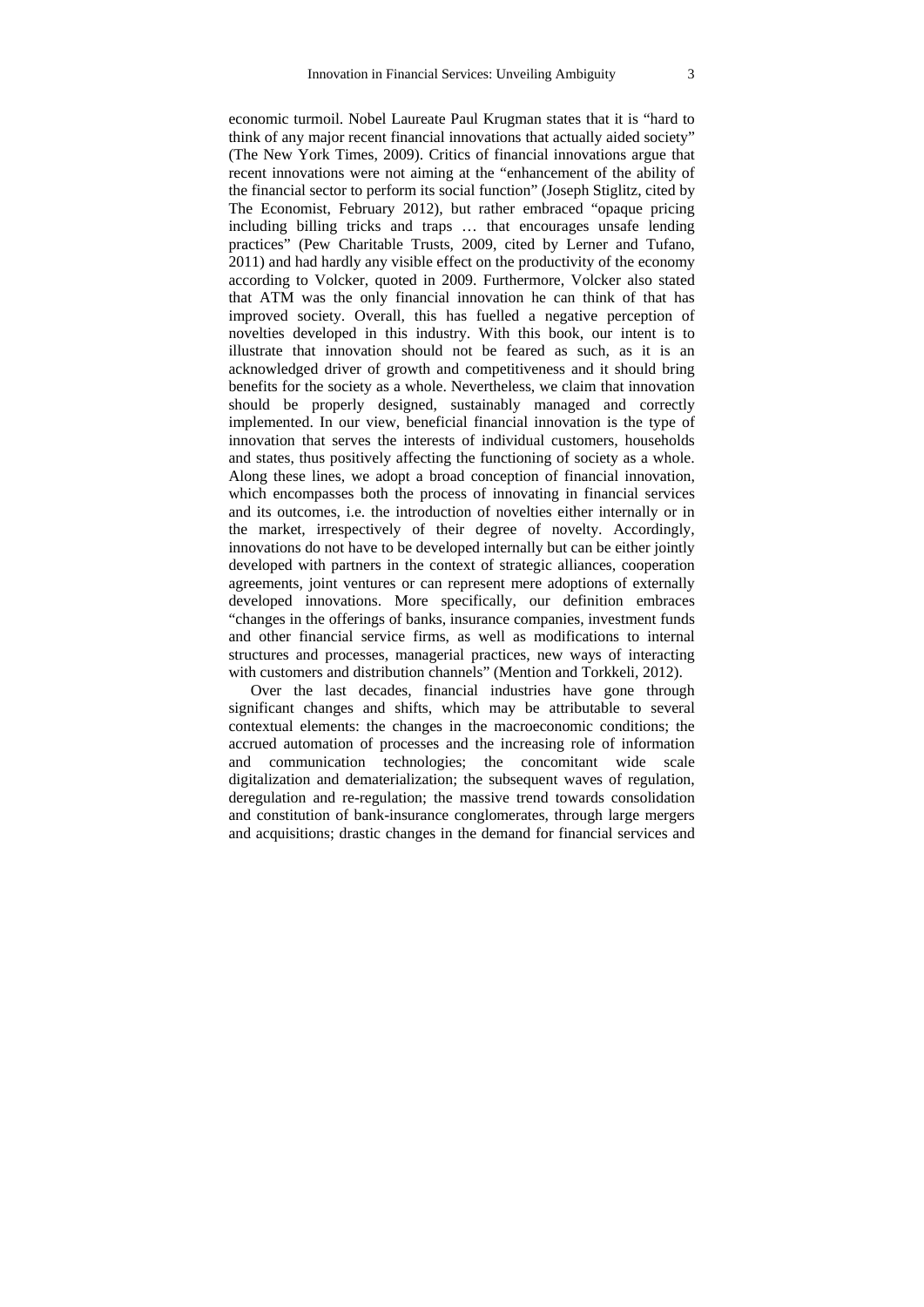#### 4 Introduction

in customer preferences; the shift from an intermediation business to fee producing, off-balance sheet activities; stronger requirements regarding capital requirements and capital adequacy; the introduction of new market players offering competitive products and services, such as loans, credit facilities and insurance contracts; the emergence of branchless banks, the progressive disappearance of physical branches especially in remote areas, and the shift towards a "do it yourself" model for basic transactions such as payments; and finally, the globalization and increasing cross-border trade (Flier et al., 2001; Goddard et al., 2007; Mention and Torkkeli, 2012; Rossignoli and Arnaboldi, 2009). All these phenomena, ranging from technological change to regulatory frameworks, have stimulated innovations, in various forms and extents within financial firms. They have also triggered a reshaping of the industry, with increasing linkages among market players, either through cooperation or to a large extent, coopetition, leading to the emergence of new ecosystems. Another interesting feature, characterizing the evolution of the financial sector, is the growing importance of crowdfunding. Yet, relatively small in terms of volume, with about 735 MEUR recorded in 2012 and the identification of roughly 200 platforms (European Commission), this new means of financing is increasingly attracting interest, showing a 65% increase in volume in 2012. Another recent trend in the financial sector is the emergence of digital currencies, free of central bank supervision and independent from any country, such as the Bitcoin, which is scrutinized in Hilmola's contribution.

Numerous scholars have highlighted the need for further understanding what financial innovation is, how it happens and which are its effects at different levels, including firm-level performance, impact on the functioning of other firms and on societies. By nature, innovation in and for financial services is highly intangible. It does not materialize itself in similar ways than innovation in manufacturing industries, with tangible products as outcomes. Innovation in financial services is multifaceted, with the traditional distinction between product, service and process innovations being largely irrelevant, as it also applies for most service industries (de Jong et al., 2003). The outcome of the innovation process is usually largely relying on a combination of multiple innovation types and frequently resulting in a bundle of new products and services, which are offered through innovative channels to customers. Recent literature and trends have stressed out that challenges for innovation in financial services are multifold and mainly stem from the undeniable role of regulation, the relative lack of formal appropriability mechanisms, the dominant use of new technologies including social media, the shift in behavior and towards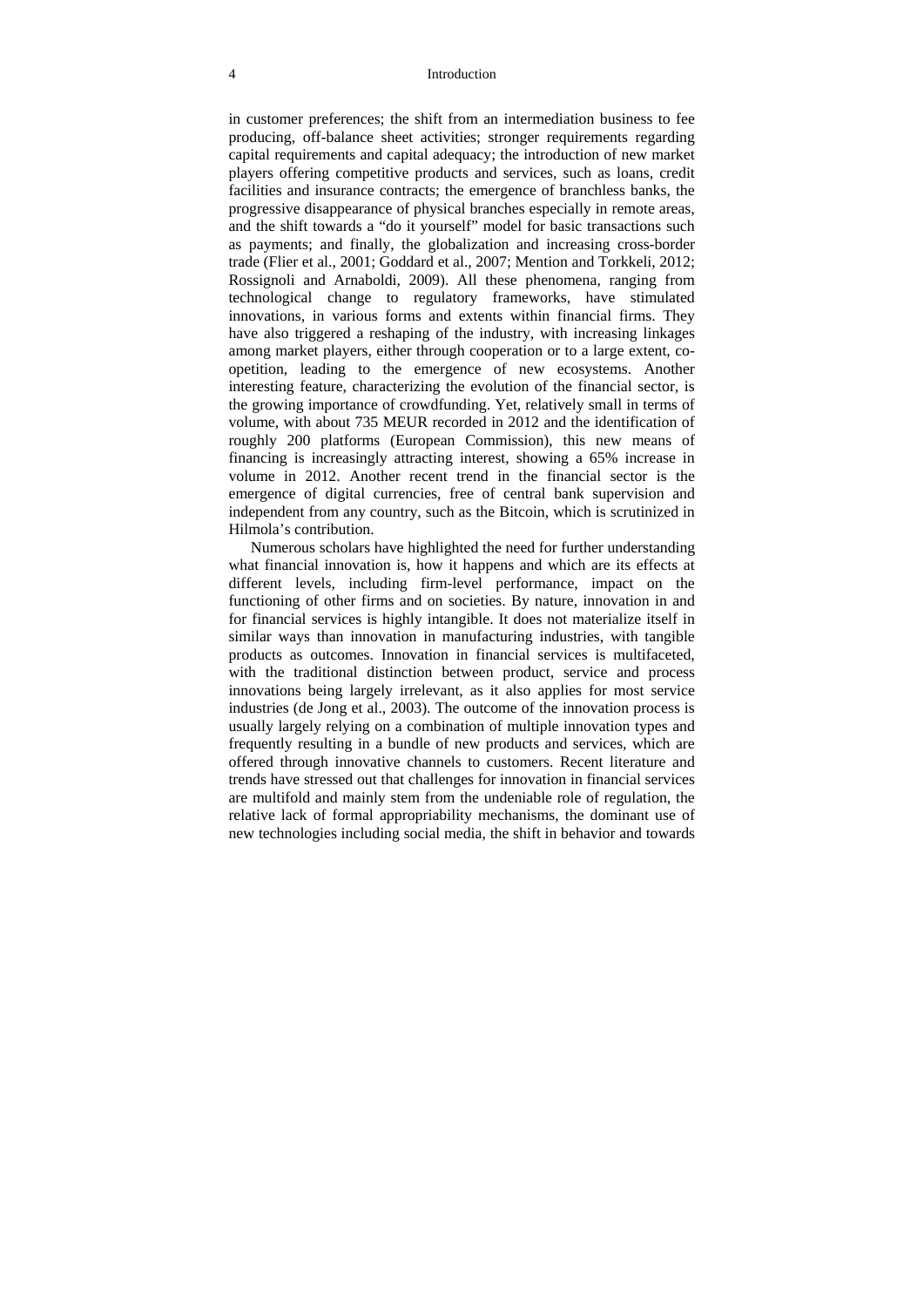accrued customer centricity, the automation of processes and the rebuilding of trust and confidence (Mention and Torkkeli, 2012). These and other topical matters are discussed in this book, which combines pure academic and practitioners' perspective, thus enriching the debate with insights from multiple stakeholders.

Many business leaders and scholars alike have been debating about the proliferation of regulations for financial institutions, highlighting the complexity that those regulations create and the increasing compliance, audit and risk management costs. Scholars have been arguing whether regulation acts as an innovation catalyst or is a hampering factor (Marcus, 1981). Miller (1986) claims that regulation has been one of the main drivers for successful innovations, for decades. On the other hand, Merton (1995, p.471) contends that regulation can hinder the proper functioning of the "engine of innovation" and consequently constrain the achievement of greater efficiencies in the financial system, as a whole. Kane (1997), who coined the term "regulatory dialectic", posits that these subsequent waves of regulation, de-regulation and re-regulation, induce short-term innovations, which do not positively impact the financial system regarding improved efficiency or market effectiveness, in the long run (Anderloni and Bongini, 2009). Another leading scholar in the field of financial innovation, Lerner, further develops that the regulatory burden may deter young and inexperienced firms from engaging into the innovation process, due to resource scarcity and, therefore, provides argumentation that such a regulatory burden may create innovation barriers. From the practitioners' perspective, regulation is also perceived as a means to increase transparency, to reinforce customer protection and, also, to stimulate innovation. The latter can be exemplified by the elaboration of the UCITS (Undertakings for Collective Investment in Transferrable Securities) at EU level. Another example is MIFID (Market in Financial Instruments Directive), which entered into force in 2007 and requires European banks to comply with greater transparency on pricing structures and risk conflicts, to demonstrate best execution practices and to gain a deeper understanding of customer profiles. Basel II and recent developments also drastically affect bank's operations by aligning capital requirements with modern risk management practices (Fasnacht, 2009). The financial crises also led to a regulatory response from the European authorities, among others. In Europe, this regulatory response has targeted two levels: one at the macro level led by the European System Risk Board and another at the micro level led by a number of authorities. New regulatory structures to supervise the financial regime in the EU, at both the macro and micro levels, should provide more security to the regime against breakdowns.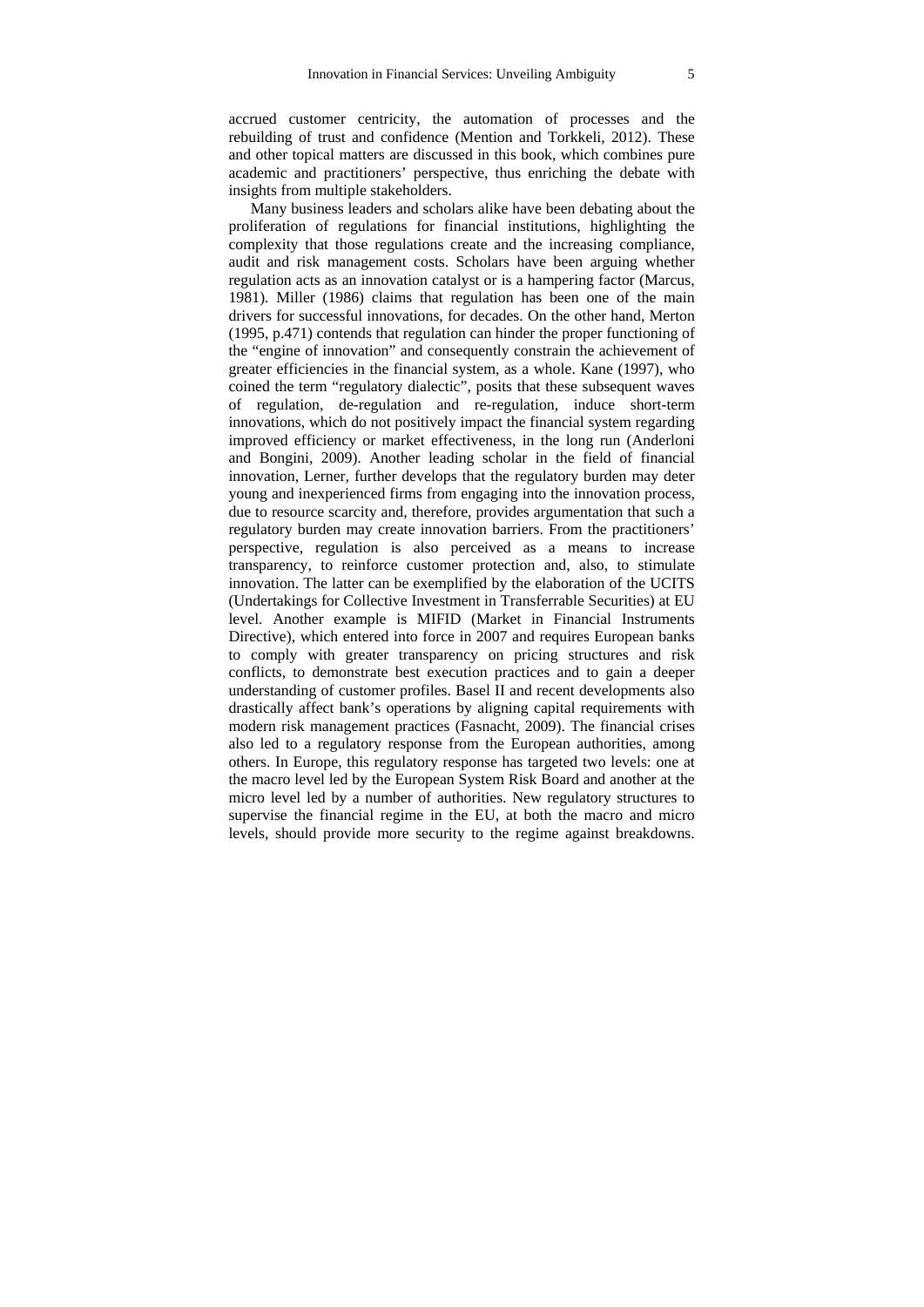#### 6 Introduction

However, the powers of these supervisory bodies may be limited and better cooperation amongst these individual bodies and with other national and international regulatory bodies may be needed. Furthermore, the observation that internationalization of finance is going backwards, as pointed out by Grülms during his Address at the Innovation for Financial Services event in 2013, is highly preoccupying. The financial industry used to rank among the most globalised ones in the years preceding the financial crisis. According to McKinsey Global Institute, between 1990 and 2007, cross-border bank flows increased about tenfold, reaching about five US trillion. The same indicator for 2012 shows that these flows are currently at a third of this amount, with Europe being the most affected region. This financial fragmentation undeniably challenges one of the greatest promises of globalization, which is the access to foreign capital. Recent illustrations from Southern European countries, where businesses face up to 160 basis-point interest rates than their German counterparts, exemplify the ring-fence, nationally-focused strategies adopted by some economies (Grülms, 2013). Effects of financial fragmentation may induce lower competition, as "often pampered domestic banks do not face nimbler foreign rivals" (Grülms, 2013). In an exploration of 11 Latin-American markets, over an eight-year period characterized by large-scale consolidation, restructuring of the market and internationalization of the sector, Yildirim and Philippatos (2007) have highlighted that domestic banks have increased their efficiency, while deteriorating their profitability, due to reduced margins when threatened in their market positioning by new entrants.

Exploring the drivers of innovation in financial services in one of the most innovative economies in booming Asia, Smith highlights that regulation is a double-edged sword as it simultaneously fosters innovation, through the requirements of adopting new systems, technologies, complying with new rules and also hampers it, as innovation may represent a threat in terms of meeting compliance and risk management policies. The role of public policies and public bodies is also mentioned as one possible driver of innovation, as agencies and focused industrial policies can leverage innovation through investment in education, facilitation of management buy-in and shift in practices. Da Silva also explores the various policies, incentives and instruments that have been elaborated and implemented so as to ensure financial inclusion in a large emerging economy in South America.

Another peculiarity of financial services pertains to the challenges innovators face to appropriate and reap the benefits of their novelties. Until recently, most of the innovations from financial services were not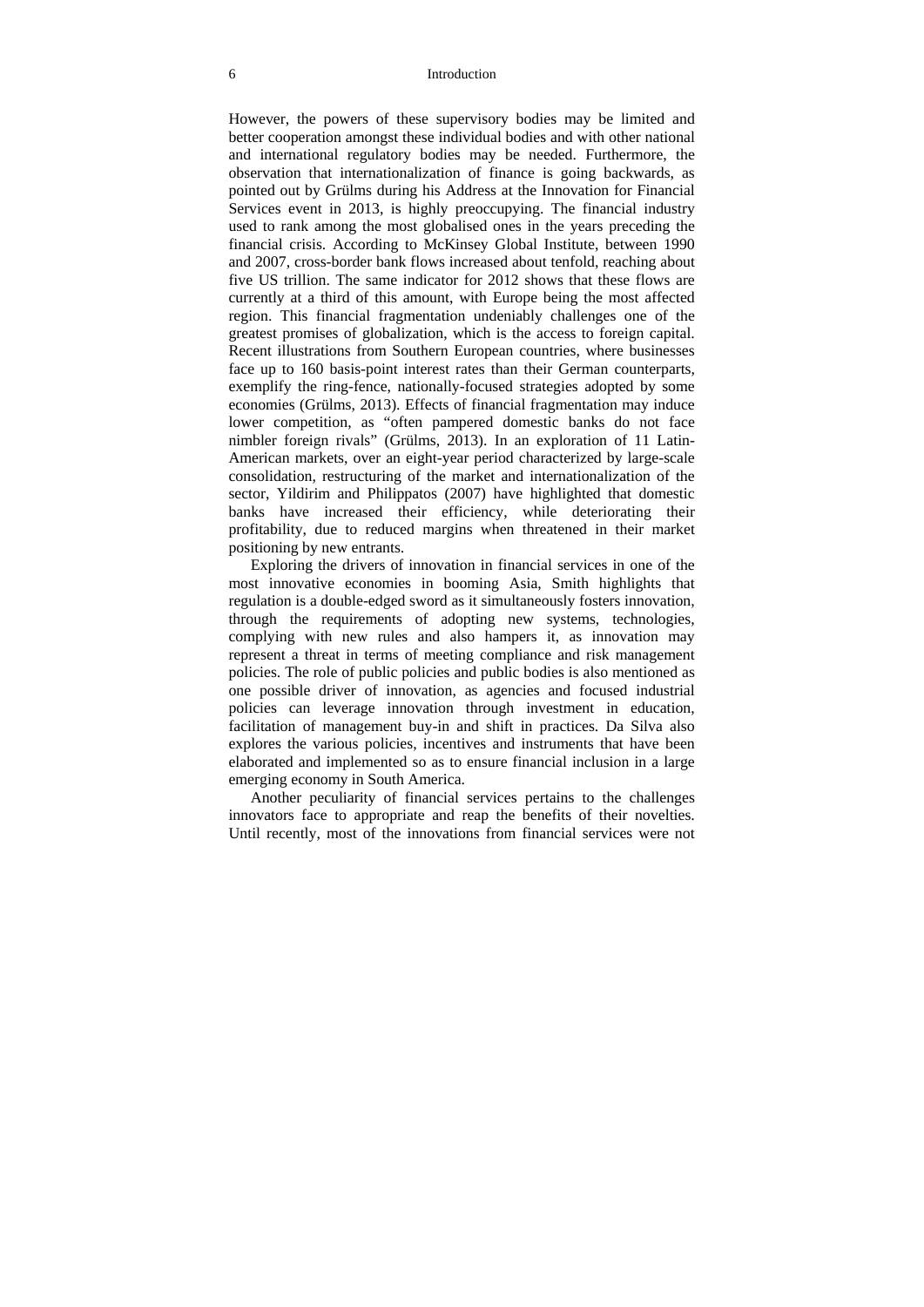considered eligible for patent protection (Kumar and Turnbull, 2006; Lerner, 2006). This appropriability concern applies to different extents across continents due to the lack of international harmonization surrounding the patentability of computerized business methods although financial patents are now commonplace in the US (Hunt et al., 2009; Tufano, 2003). Lerner (2010) provides evidence that financial patents are being litigated at a much higher rate, by several degrees of magnitude, than that of patents in general. His study unveils that larger entities as well as widely cited patents, usually featuring a high number of claims, are disproportionally prone to litigations. Awareness of the competitive advantages that firms may derive from protecting its critical knowledge assets, such as business methods and software solutions, leads financial firms to set up their internal patent department and incentive systems, as exemplified by the Swiss Re case (Bader, 2007). Nevertheless, financial innovations remain easily imitable and their diffusion across competing institutions is fast (Roberts and Amit, 2003). Product innovation has also been evidenced to experience a relatively short lifecycle, as a result of disclosure requirements and lack of formal protection mechanisms (Rossignoli and Arnaboldi, 2009). In contrast, the same authors contend that other forms of innovation, which relate either to organizational structures or operating systems, cannot be easily replicated by competitors and usually mirror significant changes in financial firms. Latest trends regarding patenting in the financial sector and their impact on performance are discussed in Arnaboldi and Claeys' contribution, which focuses on the US market and explores the relationship between patenting and performance, as well as in Kapoor's chapter, who introduces also new measures based on citation categories and looks into the value-creation process and the linkages with other patenting industries connected to the financial sector in the European setting.

The importance of information technology in financial services is incontestable. Technological change has induced innovations and productivity increases across sectors and industries, although measuring their effects remains a challenge for the academic community. Similarly to other industries, technologies have contributed to reshaping financial sector, in terms of new offerings, new ways of operating and new ways of delivering bundles of services. High frequency trading requiring complex and sophisticated hardware and software, mobile banking and electronic payments relying on extensive infrastructure, interoperable standards and devices illustrate the drastic changes in the industry. Mobile banking solutions are deemed to be the rising star in the area of innovations for financial services and this book exemplifies this tendency. Dennehy et al.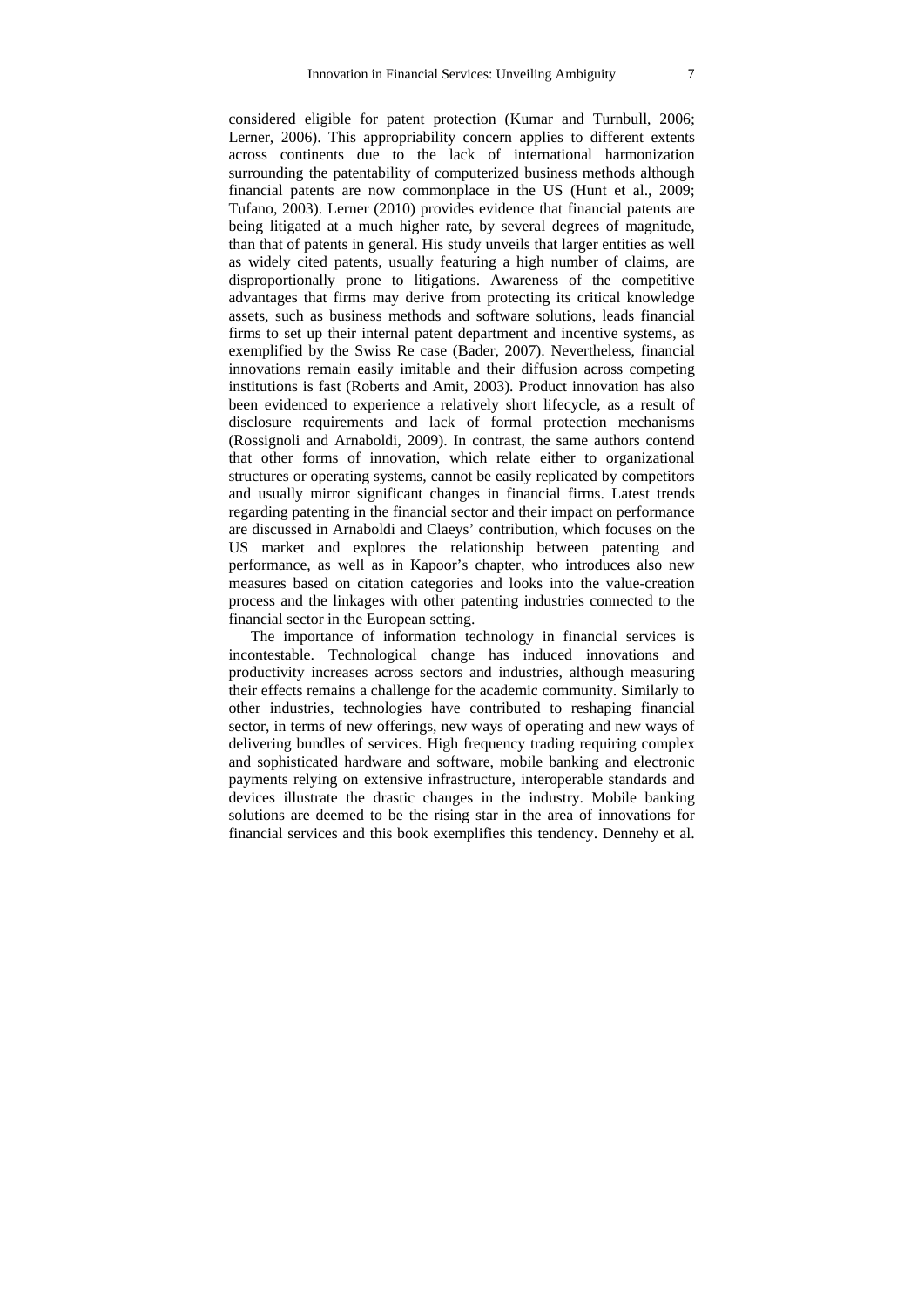#### 8 Introduction

adopt a design science approach in order to design and evaluate a collaboration tool in the form of a Partnership Management Canvas that can assist practitioners to approach partnerships issues when forming an m-payment solution. Online banking is also the core topic of Santonen's contribution, who concentrates on which customization approaches are most valued by online bank end-users and what is their willingness to pay for customized online banking experience. This research exemplifies the importance of knowing and understanding customers' needs and behavior, using this as a guiding tool for designing and delivering innovations. The Schumpeterian view on creative destruction, the initiation of radical innovation, is supported by this evolution since the decentralized nature of information and communication technologies in banking will lead it to "disruptive innovation". Technology is a unique tool, which must be used to satisfy customer needs and it needs to be translated into customer values for a holistic implementation. Developing a better understanding of efinance innovation services, through the design of a dedicated ontology, is the focus of Yablonsky's chapter, taking into consideration the peculiarities of one leading emerging economy. Moving to developing countries, Gómez-Barroso and Marbán-Flores explore the case of M-Pesa in Kenya, identifying the three main factors, namely the need, the knowledge and the context, which have influenced its development into such a successful venture, with wide and fast adoption.

However several factors can inhibit the realization of innovation. These can be e.g. the desire of the shareholders to achieve a quick shortterm profit, the migration of the financial sector from being productcentric to being a customer service provider, the heavy use of technology that goes beyond the capacity of the banks (extreme level of high tech) and cultural issues related to risk-taking. It has also been observed that financial services still suffer from persistent manual processes, which may indicate that there is room for process innovation in this industry. As this kind of innovation cannot easily be copied, it may bring competitive advantage for first movers, and considering that it is incremental in nature, it may appear less risky in nature. Focusing on the realization of service innovation, exemplified in the financial industry, Hydle et al. discuss the intertwined relationships between the fields of innovation and strategy.

The open nature of the innovation process in financial services is another topic addressed in this book, from two perspectives. Martovoy discusses the advantages and disadvantages of adopting open innovation practices for new service development in the context of a small, open, leading European service economy where financial services contribute to about 30% of GDP. Delineating open innovation into inbound, outbound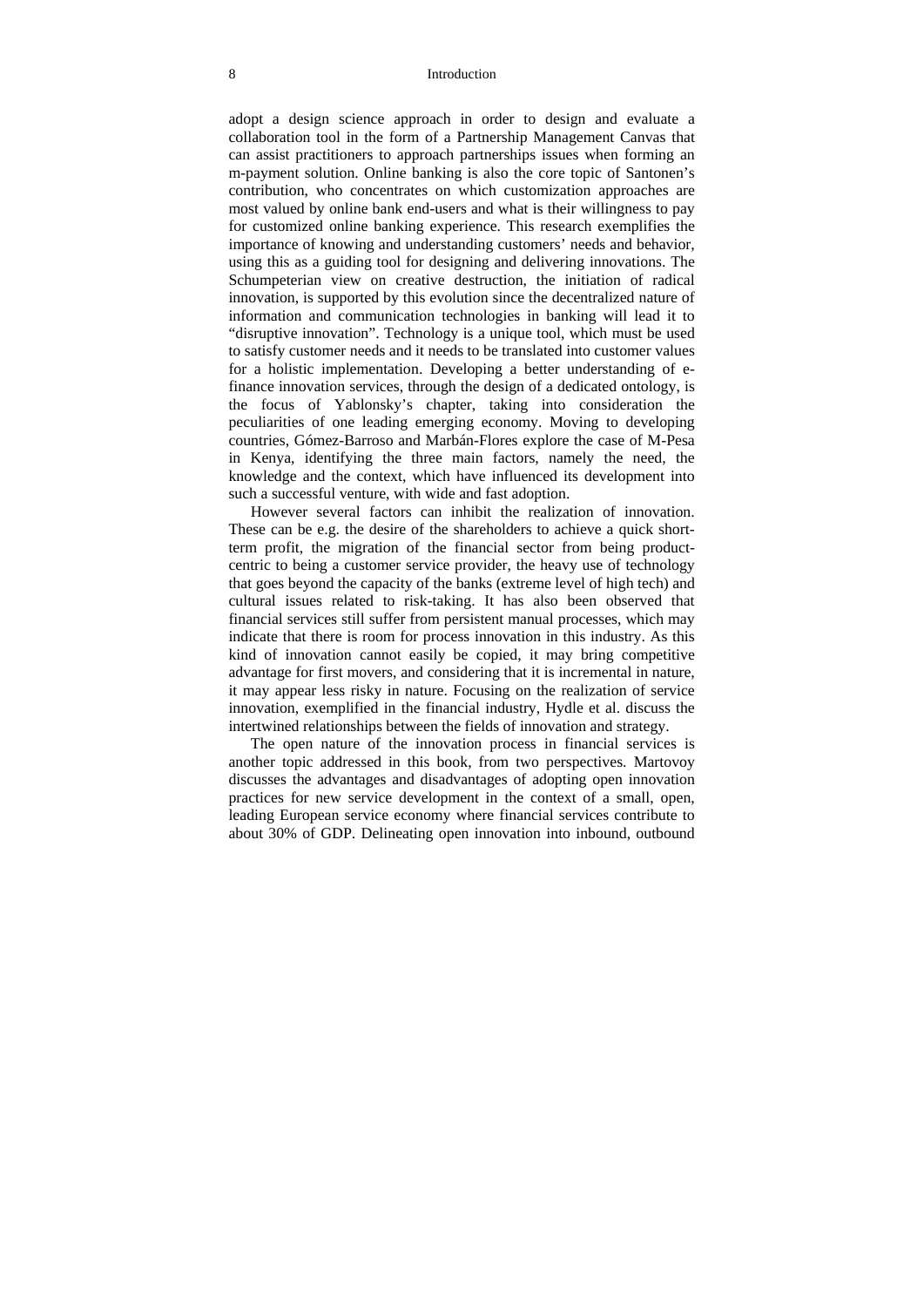and coupled processes, Salampasis posits that trust acts as a cornerstone in the implementation of such practice. Furthermore, according to Salampasis, trust plays a moderating role between the four antecedents of open innovation adoption, namely knowledge sharing attitude, ambidextrous thinking, collaborative culture and diversity management and the implementation of open innovation. Further opening the black box and adopting a pragmatic approach, Vantomme and De Ruyck depict the process of establishing structural collaboration, both with internal and external stakeholders and its impact in terms of fostering breakthrough innovations using a single case study in the leading Belgian insurance company.

Financial innovation emerges from the failure case of the worldwide financial system. It is perceived within the new rules of "a slow-moving, selective and with a heavy dash of nationalism and regionalism" globalization (Bremmer, 2014, p.104). Within such a turbulent, volatile and constantly changing environment the need for adopting non-predictive strategies becomes imperative (Wiltbank et al., 2006). Financial innovation is bound to play an integrative role towards the determination of the kind of capitalism that will drive the globalized economy in the aftermath of the debt and subprime crises. This requires adaptation and the foundation of a solid strategic intent that will "end the plague of shorttermism" and realize the shift from "a quarterly capitalism and toward a true long-term mindset" (Barton and Wiseman, 2014, pp.44-45).

We wish the reader an enjoyable journey and hope it will stimulate fruitful thoughts and subsequent reasoned actions in the field of financial innovation.

#### **References**

- Anderloni, Luisa, and Bongini, Paola Agnese. "Is financial innovation still a relevant issue?", In L. Anderloni, D.T. Llewellyn, R.H. Schmidt (Eds, 2009), *Financial innovation in retail and corporate banking* (pp. 41-62). Cheltenham: Edward Elgar.
- Bader, Martin A., "Managing intellectual property in the financial services industry sector: Learning from Swiss Re", *Technovation*, 28.4 (2007):196-207.
- Barton, Dominic and Wiseman, Mark, "Focusing capital on the long term", *Harvard Business Review,* 92.1/2 (2014):44-51.
- Bremmer, Ian. "The New Rules of Globalization", *Harvard Business Review*, 92.1/2 (2014):103-107.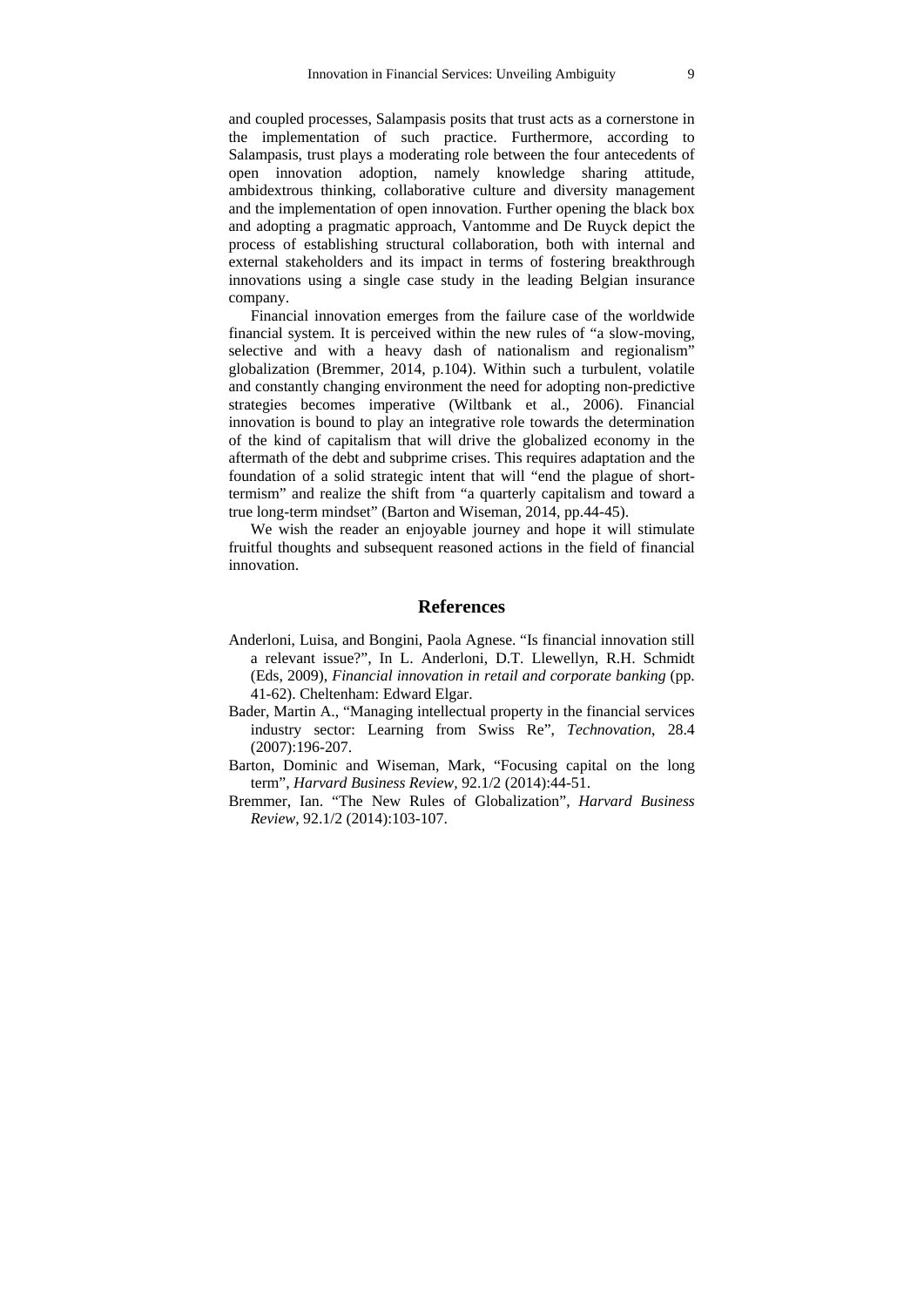- Consoli, Davide, "Systems of Innovation and Industry Evolution: The Case of Retail Banking in the UK"*, Industry and Innovation*, 15.6 (2008):579-600.
- De Jong, J. P. J., Bruins,A., Dolfsma, W. , Meijaard, J. (2003). Innovation in service firms explored: What, how and why? Literature review, Strategic Study B200205, Zoetermeer: EIM Business and Policy Research.
- Grülms, Fernand. (2013). Address at the Innovation for Financial Services Conference, Singapore,  $24<sup>th</sup>$  and  $25<sup>th</sup>$  October 2013. Available under www.innofin.org
- Fasnacht, Daniel. Open Innovation in the Financial Services. Berlin: Springer-Verlag, 2009.
- Flier, Bert, van den Bosch, Frans A.J., Volderba, Henk W., Carnevale, Carlo A., Tomkin, Neil, Melin, Leif, Quélin, Bertrand V., Kriger, Mark P. "The changing landscape of the European financial services sector", *Long Range Planning*, 34 (2001):179-207.
- Goddard, John, Molyneux, Philip, Wilson, John Ogilvie Stephen and Tavakoli, Manouchehr. "European banking: an overview"*, Journal of Banking & Finance*, 37.1 (2007):1911-1935.
- Kane, Edward J. "Good Intentions and Unintended Evil: The Case Against Selective Credit Allocation"*, Journal of Money, Credit, and Banking*, 9.1 (1977): 55-69.
- Kumar, Praveen and Turnbull, Stuart M. "Patenting and licensing of financial innovations", Working paper, CT Bauer College of Business, University of Houston, July. (2006)
- Pennings, Johannes M. and Harianto, Farid. "The diffusion of technological innovation in the commercial banking industry", *Strategic Management Journal*, 13.1 (1992):29 – 46.
- Lerner, Josh (2006) "The new new financial thing: The origins of financial innovations", Journal *of Financial Economics,* 79.2, (2006):223-255.
- —. "The litigation of financial innovations"*, Journal of Law and Economics*, 53 (2010):807–831.
- Lerner, Josh and Tufano Peter. "The consequences of financial innovation: A counterfactual research agenda", *Annual Review of Financial Economics*, 3 (2011):41-85.
- Marcus, Alfred A. (1981) "Policy uncertainty and technological innovation", *Academy of Management Review*, 6.3 (1981):443 – 448.
- Mention, Anne-Laure, and Torkkeli, Marko. "Drivers, Processes and Consequences of Financial Innovation: A Research Agenda." *International Journal of Entrepreneurship and Innovation Management* 16.1 (2012): 5-29.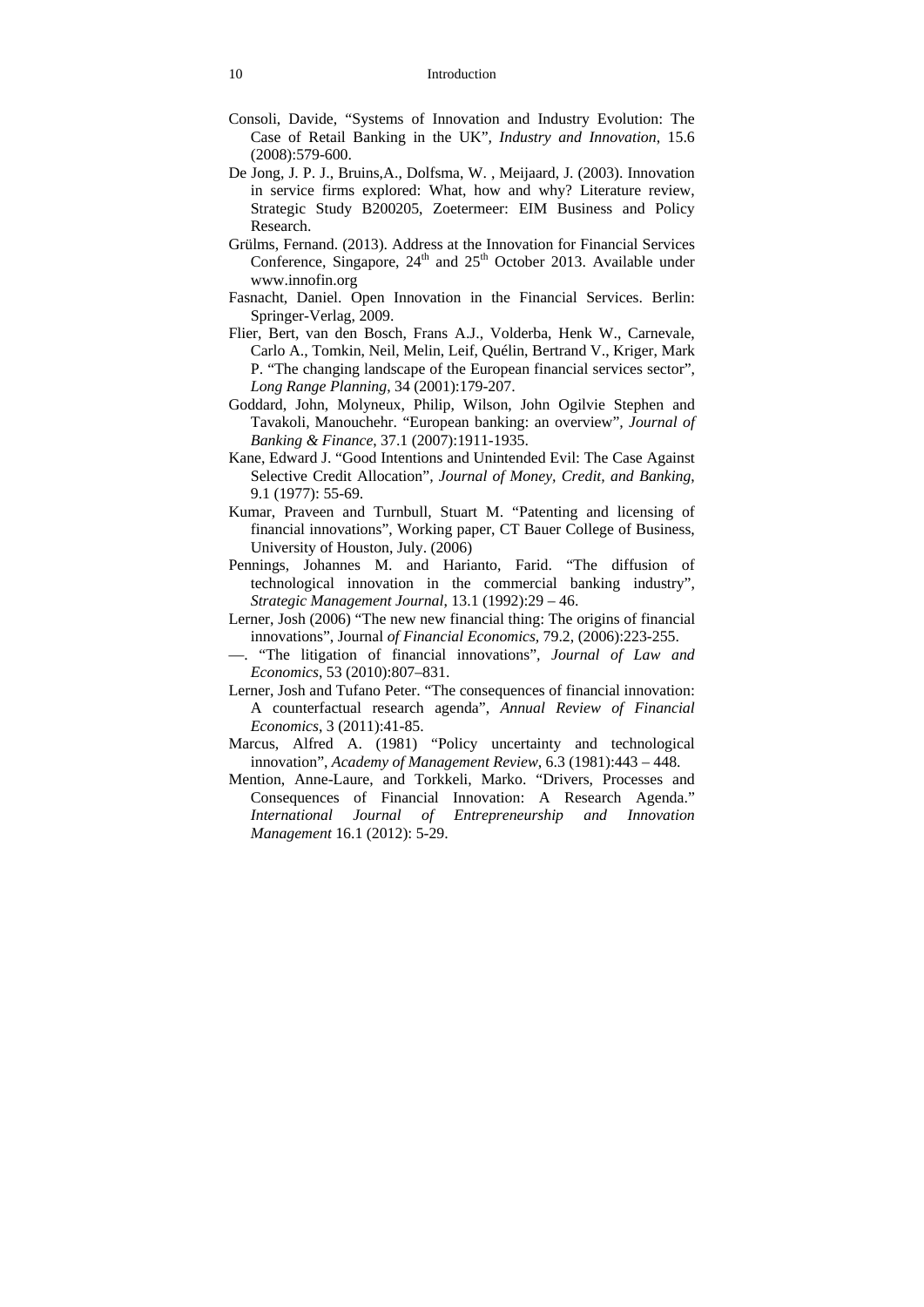- Merton, Robert C. "A functional perspective on financial intermediation", *Financial Management*, 24.2 (1995):23 – 41.
- Miller, Merton H. "Financial innovation: the last twenty years and the next", *Journal of Finance and Quantitative Analysis*, 21.4 (1986):459  $-471.$
- Rossignoli, Bruno and Arnaboldi, Francesca. "Financial innovation: theoretical issues and empirical evidence in Italy and in the UK", *International Review of Economics*, 56.3 (2009):275 – 301.
- Tufano Peter. "Financial innovation", In Handbook of the Economics of Finance: Volume 1A: *Corporate Finance*, ed. GM Constantinides, M Harris, R Stulz, pp. 307–36. New York: Elsevier. 1685 pp
- Wiltbank, Robert, Dew, Nicholas, Read, Stuart and Sarasvathy D. Saras. "What to do next? The case for non-predictive strategy", *Strategic Management Journal*, 27.10 (2006):981-998.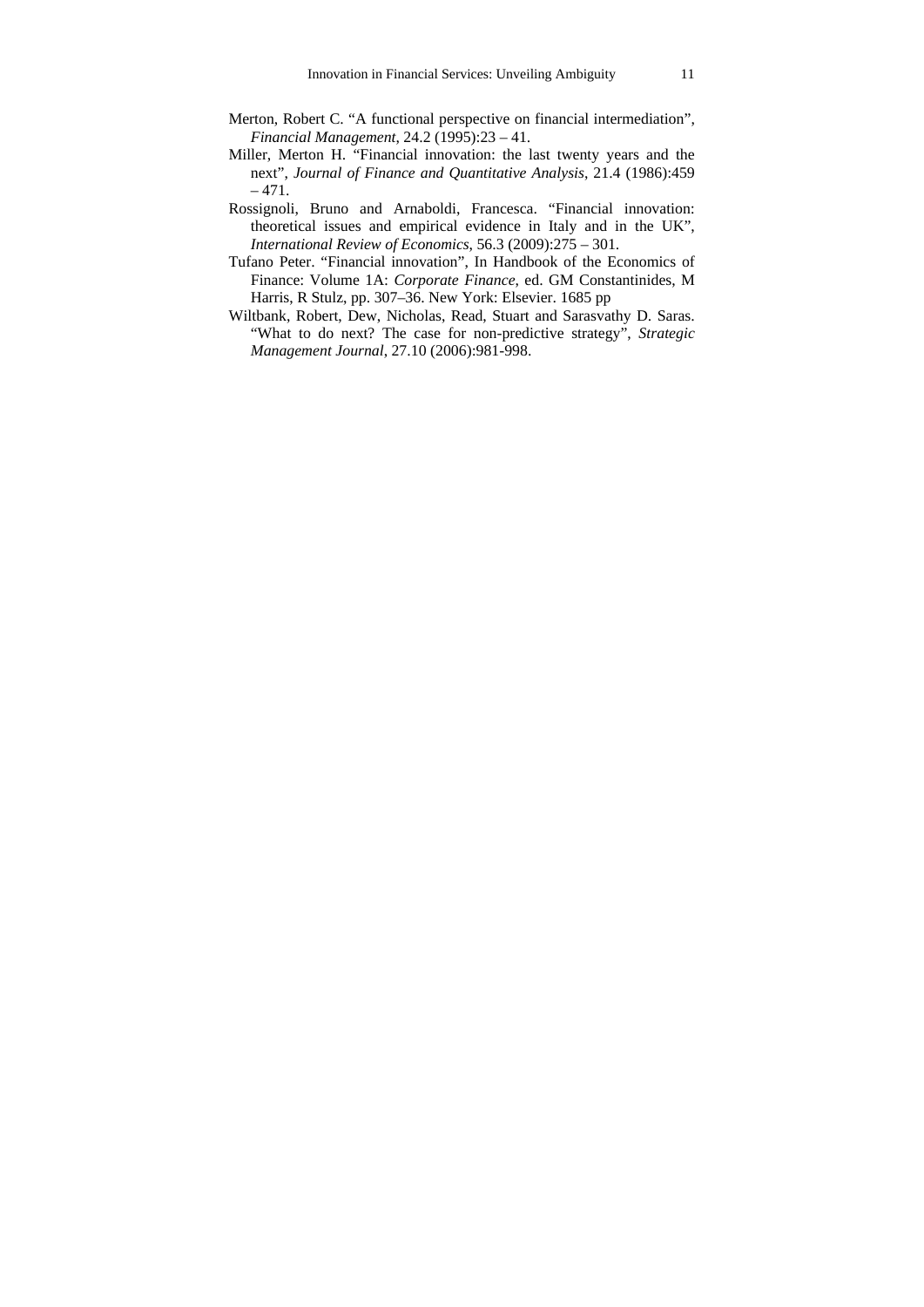### CHAPTER ONE

## LABILE FIAT CURRENCIES: SKETCH OF FUTURE ALTERNATIVES

### OLLI-PEKKA HILMOLA

#### **1. Introduction**

Recent history is full of examples of failed currencies. Typically people nominate Weimar Germany as one from the early 1920s (Fergusson, 1975). However, this rapid hyperinflation after World War I was just an attempt within a series of devaluations. Weimar Germany was trying to get manufacturing competitiveness and jobs back, by means of a massive devaluation of its own currency (Richards, 2012). After this, France and the UK followed; but inflation rates were not as high as in Weimar Germany. This series of competitive devaluations was also seen in the USA, where government confiscated all private gold in 1933 with 20.67 USD per ounce and tied US dollar to gold with 35 USD per ounce; just a couple of years later (basically resulting in a 40.9 % devaluation of its currency). The Fort Knox gold warehouse, with tight safety systems, originates from this period of decision-making-nationalized gold needed to be stored somewhere.

Another, but yet much faster moving series of devaluations took place during the late 1990s, when the Asian crisis hit medium-sized Asian economies, after tiger economies had grown too fast and taken too many toxic contracts with banks (complex derivate contracts with currency and/or interest rate swaps; more see Das, 2012). The Thai Baht was devaluated in 1997 by more than 50 % as did the Malaysian Ringgit and the South Korean Won accordingly. Russia followed this chain of dominoes falling, when in 1998 its currency devaluation was roughly 80 % over a period of one-year. Russia subsequently defaulted on its own foreign public debt. After Russia, the Brazilian Real was devaluated by nearly 40% in the late 1998. Therefore, in the late 1990s and early 2000s, all investors were cautious when dealing with these countries. However,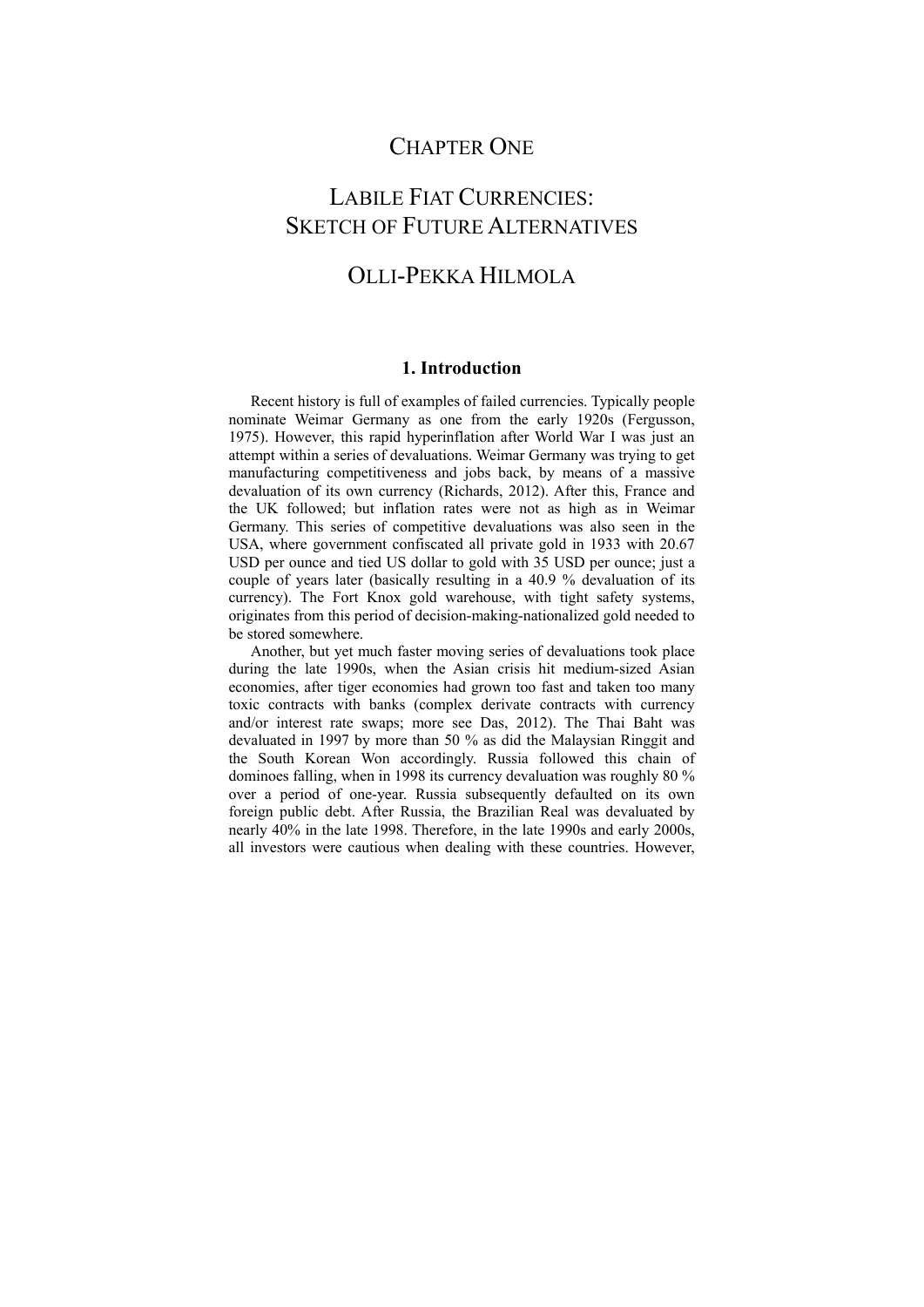looking back to the changes that took place, we may argue that these very sudden devaluations played out well for all these countries. All of them have recorded significant current account surpluses thereafter (except for Brazil, where fluctuations have continued) and consistent GDP growths (even both in USD terms). It did not take that many years before "emerging markets" were again in hot demand and became popular investment targets from all over the world. In the current global monetary system it pays off to admit that economy or economies have made serious mistakes-the only advice is to make this visibly and promptly. Also it pays off, if the devaluation is high. Of course, savers and other money holders are on the losing side of the equation, but typically countries do better and gain in the long-run.

The world is yet confronted with another possible currency devaluation and great market changes; the valuation of major trading currencies. We illustrate in this chapter that possibly the Euro, USD and Yen are all overvalued against the Chinese Yuan (a much discussed issue, e.g. Burdekin, 2008; Turner, 2008). This is supported by foreign trade statistics and container movements between continents. In most recent years, China has moved towards the right direction with its currency, but these changes have been mild and a consistent decade of long appreciation is missing. Best progress is being made with the USD, but again trade accounts and container trade do not show that kind of favorable changes. Actually the situation is moving to the opposite side. It could be that the current fiat monetary system allowed such huge biases that it takes a lot of time for the system to repair itself back for manufacturing export. In the following pages we show that the current biases are so significant that there is hardly any change to revert back on the gold standard-this would mean, for the system to work, that gold prices should soar at least 10-20 times higher compared to the current prices. Basically the world does not have enough physical gold with respect to the current biases of trade and the valuation of gold is low compared to the required monetary transactions. Together with the gold standard and the looming appreciation of the Yuan, it could also be so that a country, independent and without central banks operating Internet currencies like Bitcoin, could take a more important role compared to the market.

#### **2. Are Happy Days Here Again with a Gold Standard?**

In the early  $20<sup>th</sup>$  century, currencies were tied to gold. In a case of massive accumulation of foreign currency, central banks simply called gold shipments from other countries, which show that they were holding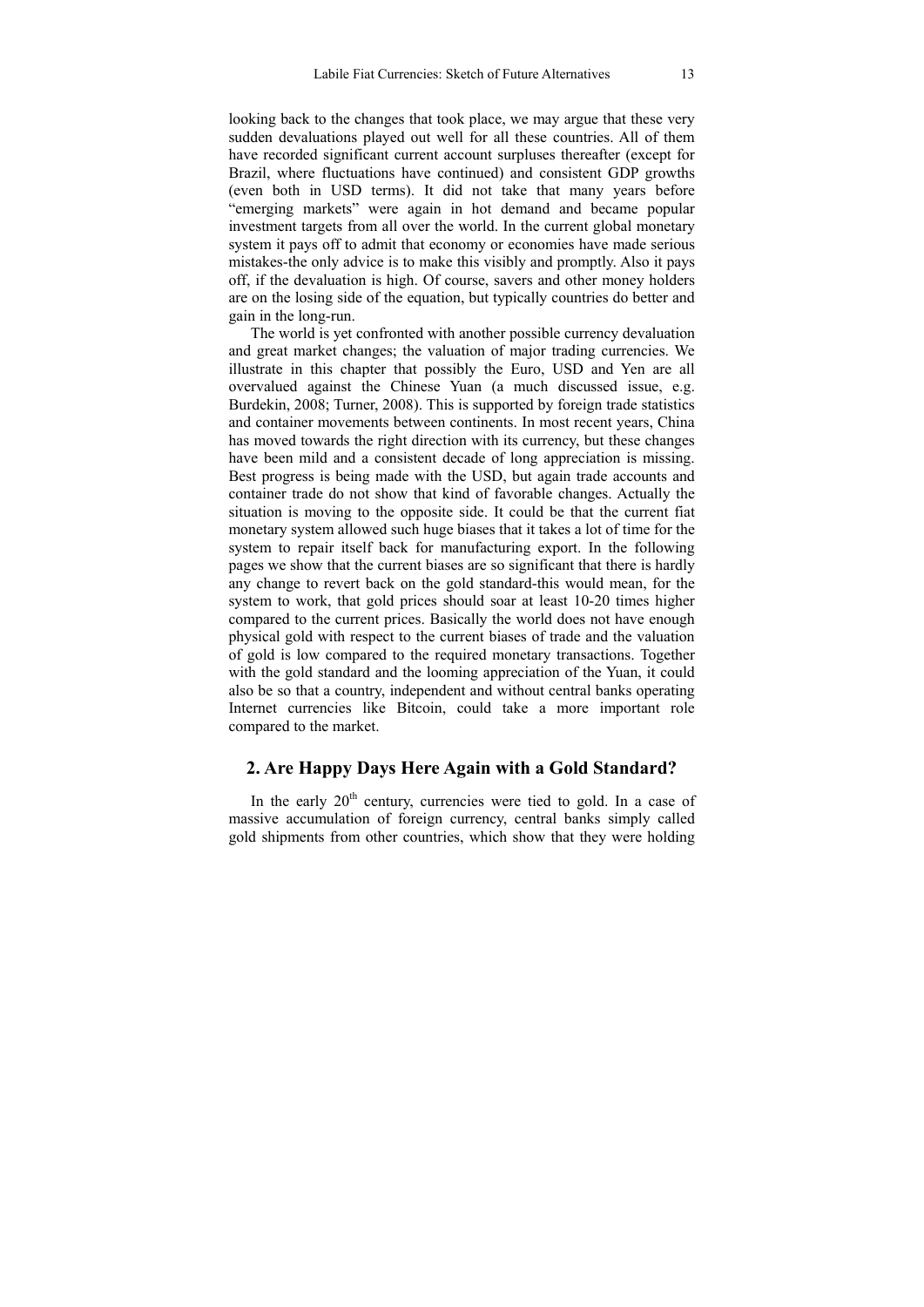them at their disposal. This resulted in massive changes within the ownership of gold and accumulation was typically activated in countries or continents, which were leading, in an industrial sense (significant trade account surpluses). For example, USA accumulated a lot of its current holdings during the rapid industrialization era. Gold was for example in the early  $20<sup>th</sup>$  century tied to the USD in a way that  $20.67$  USD was equivalent to one ounce of gold (31.1 grams). Later the US government confiscated all private gold from domestic markets and this ratio was devaluated to 35 USD per one ounce of gold in 1935. Private ownership declined during the Great Recession, within the entire USA (only jewelry ownership was allowed and set free again in 1974, see Sarnoff, 1980), but this exchange rate lasted within international central bank operations until the Bretton Woods Standard was established at the end of the World War II. In this new currency system the USD was the only currency tied to gold with 35 USD per ounce and all the other joined currencies had fixed rates to the USD. If somebody insisted, USA would send gold instead of dollars; this especially benefitted emerging European manufacturing countries after World War II (like Germany, France, Italy, and Netherlands; see Richards, 2012). However, the Bretton Woods System was cancelled by the 1971 Nixon unilateral announcement, mostly due to public economics (general over-spending and wars) and the erosion of industrial performance. Otherwise the USA would have lost a lot of its gold reserves, should the Bretton Woods arrangement had continued.

After 1971, the whole world has been on the fiat currency arrangement, where currencies are just backed by nothing physical, just having goodwill and trust behind them. It is no wonder that many currencies have faced stiff devaluations in case of economic emergencies or panics (following other than normally distributed returns or changes as argued by Vogel, 2010). One of these moments has been the Asian crisis, which started in 1997 and continued in Russia in 1998. In the long run, some currencies have really lost their value, like the Indian Rupee, which has declined 85- 90 % from its value as compared to 1973 and the USD. Similar, but more rapid changes have been recorded regarding the Russian Ruble, which has lost more than 95 % of its value within the last two decades against the USD. The value lost on the Mexican Peso is similar to the Ruble, but the time horizon needs to be extended to four decades. Later on in this chapter, readers may note that China has experienced a similar kind of devaluation from the early 1980's (against the USD, approx. -80 % during 1981-1994) and holding paper currency has not benefitted the savers at all. However, it should be mentioned that in the new fiat currency system, no paper currency is safe. This also concerns the US Dollar, the European Euro and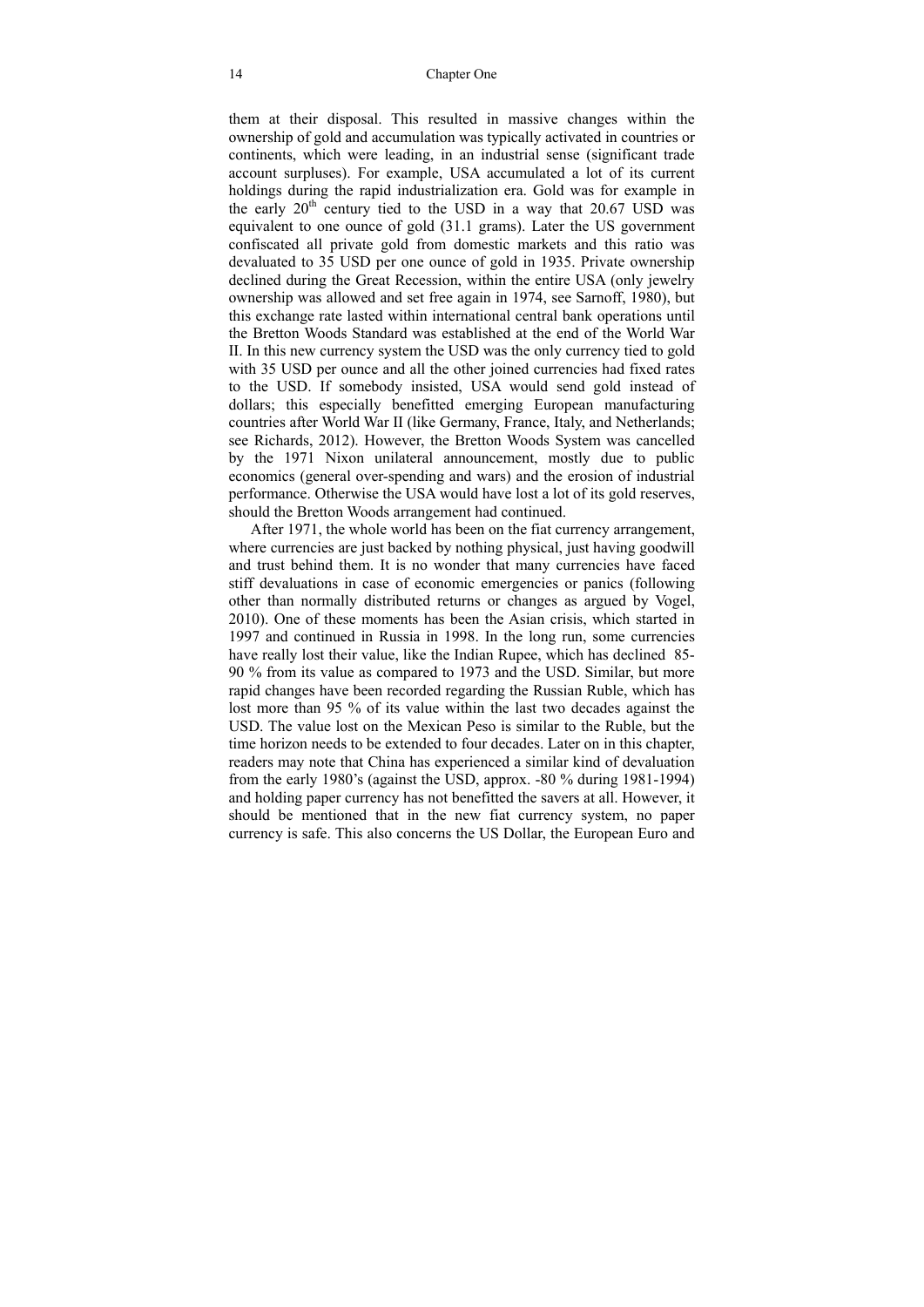the Japanese Yen. Many governments, and particularly these three, have used the monetary stimulus after the 2008-2009 economic crisis and substantial amounts of money have been digitally printed. Currencies have sustained their values relatively well, but still no guarantee exists that this will be the situation in the future. The fiat system is said to be labile.

It is more than four decades since the world's gold standard was abandoned (Bretton Woods contract) and countries have continuously used small money printing, e.g. to keep economy at some inflation (typically 1- 3 % per annum; Turner, 2008). Also during the times economic crisis, governments have used amounts of money to protect their institutions and operations-resulting again in a higher supply of notes. Increasing the amount of money in different currencies around the world, in the last four decades, has caused biases in the world trade accounts, biases which may not be repaired or paid back, should actual payment is demanded. Currently many trade account deficit countries just take more loans to keep up with consumption and public sector demands. Many trade deficit countries are also the greatest buyers of their own governmental debt (own central bank acquires country's governmental bonds; this now the situation e.g. in USA).

An attempt to illustrate the current state of biased trade account performance, globally, is presented below in Table 1, where information from central bank gold holdings and current account performance of the most important countries was brought together. From Table 1 it can be noted that with the current price of gold, many advanced countries could tolerate current account deficits for several months or in very rare cases, like France, several years. It is interesting to note that the USA, the largest gold holder in the world, could finance its current account deficits for nine months with a deficit level of the year 2011. If the average from years 2005 to 2011 is taken into consideration, then this safety net is only just above seven months. Interestingly, Spain and Greece are also in a similar kind of vulnerable position as gold reserves could only carry on for a few more months of deficits. Both of these economically problematic countries hold substantial amounts of gold.

Many issues play a role on Table 1. Some countries have sold off much of their gold after abandoning the Bretton Woods system. This is the case for the UK in early 2000 (276.9 tons; Wener, 2005), but similar substantial sales were executed at the same time in Austria, Belgium, the Netherlands and Switzerland. For some governments, gold is not considered as a safety net or a last-resort type of asset; instead it is seen as an unnecessary old asset, which should be sold to fund other activities. However, the timing of earlier described European gold sales could not have been more poorly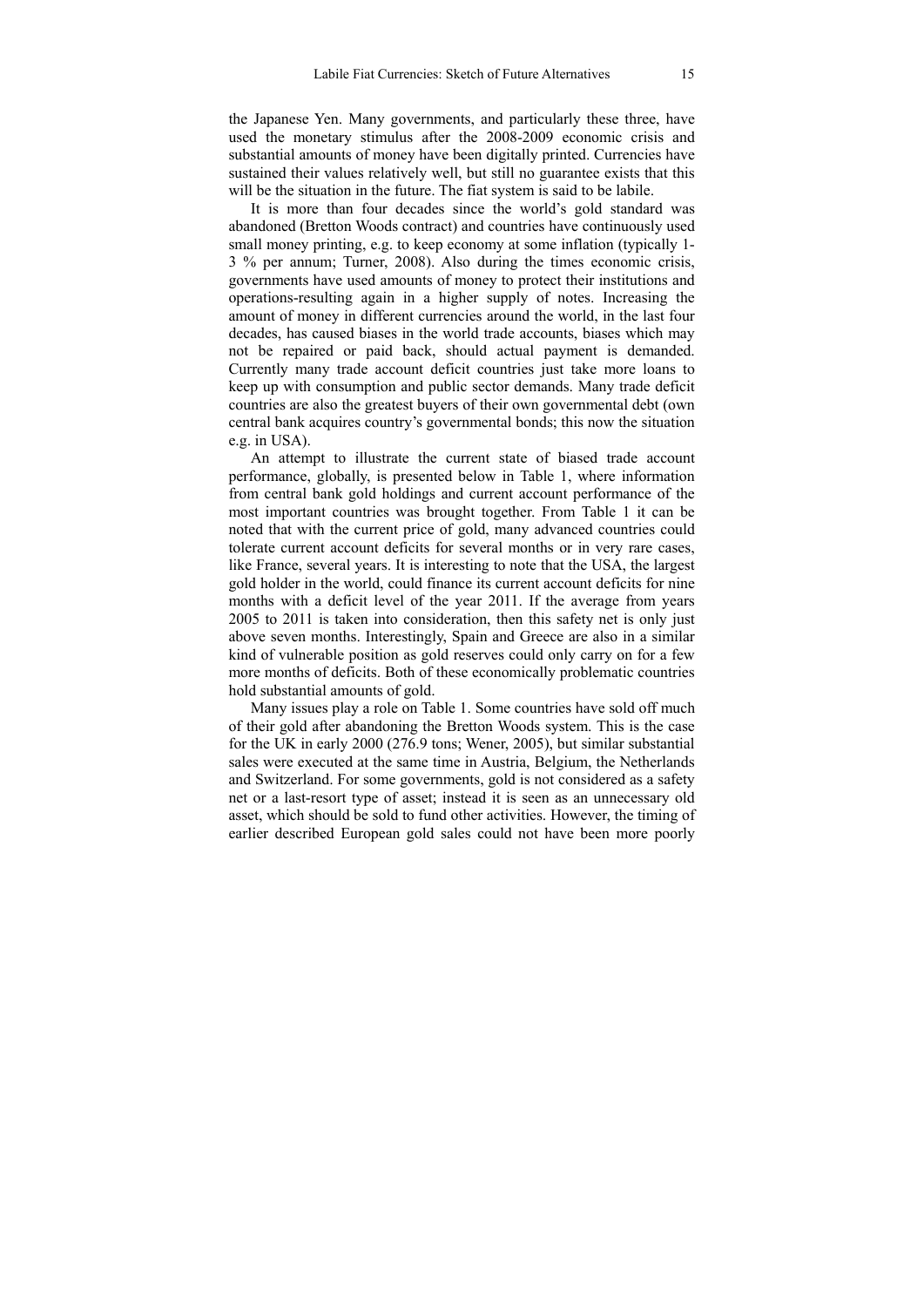selected-selling at low prices in the late 1990s and early 2000. However, the opposite point of views also exists, like Russia and China, which have shown significant accumulation of gold reserves in recent years (Richards, 2012). These countries have been willing to pay for gold, prices that were five times higher than what Europeans sold them off just one or two decades earlier.

**Table 1. Current account deficits (year 2011 and average of years 2005-2011) and the availability of gold reserves per each respective country to finance this deficit (Assumption: gold price 1,400 USD per ounce/45,000 USD per kg and world gold reserves of central banks, 30,000 tons). Sources (data): World Gold Council (2013), World Bank (2013)** 

|                      |               | <b>Year 2011</b>                                | <b>Years 05-11</b> |
|----------------------|---------------|-------------------------------------------------|--------------------|
| Country              | Gold reserves | Months of gold reserves Months of gold reserves |                    |
| <b>Brazil</b>        | 67.0          | 0.69                                            | 2.06               |
| Australia            | 79.9          | 1.28                                            | 0.99               |
| Ukraine              | 36.4          | 1.92                                            | 4.29               |
| Greece               | 112.0         | 2.12                                            | 1.78               |
| Poland               | 102.9         | 2.22                                            | 2.63               |
| Spain                | 281.6         | 2.76                                            | 1.56               |
| Turkey               | 445.3         | 3.20                                            | 6.37               |
| South Africa         | 125.1         | 4.94                                            | 4.85               |
| India                | 557.7         | 5.02                                            | 10.69              |
| United Kingdom       | 310.3         | 5.11                                            | 2.94               |
| <b>Belarus</b>       | 49.4          | 5.31                                            | 6.59               |
| Peru                 | 34.7          | 5.61                                            | 17.07              |
| Romania              | 103.7         | 6.71                                            | 4.32               |
| Mexico               | 124.0         | 6.92                                            | 7.71               |
| Egypt                | 75.6          | 7.44                                            | 29.76              |
| <b>United States</b> | 8133.5        | 9.43                                            | 7.28               |
| Portugal             | 382.5         | 12.32                                           | 8.85               |
| Pakistan             | 64.4          | 15.57                                           | 5.81               |
| Italy                | 2451.8        | 19.72                                           | 24.69              |
| France               | 2435.4        | 24.16                                           | 40.13              |
| Lebanon              | 286.8         | 31.83                                           | 37.69              |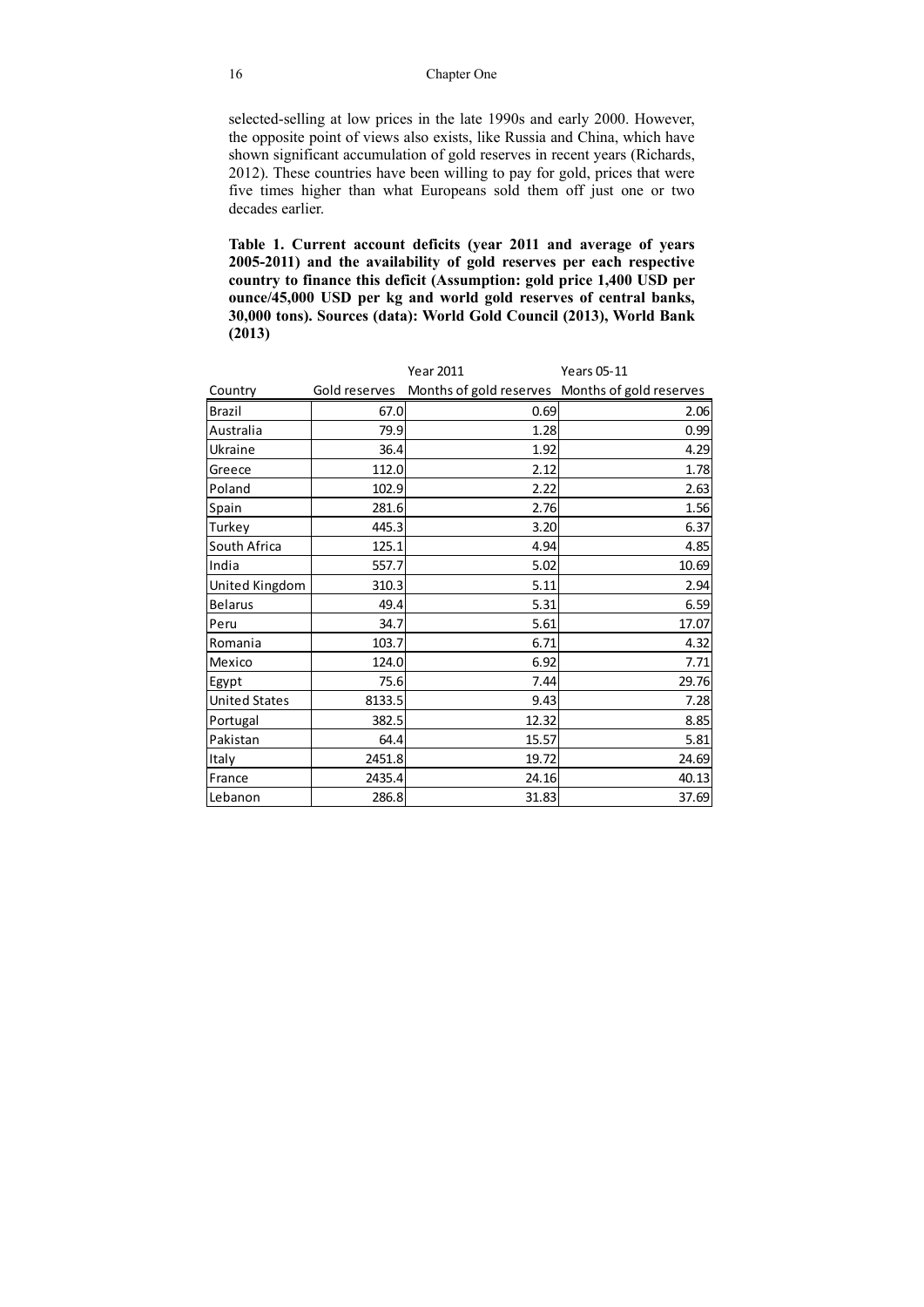**Table 2 . Current account surpluses (year 2011 and average of years 2005-2011) and estimated duration that world gold reserves are gathered by each country (Assumption: gold price 1,400 USD per ounce/45,000 USD per kg, and world gold reserves of central banks, 30,000 tons). Sources (data): World Gold Council (2012), World Bank (2013)** 

|              |        | <b>Year 2011</b>                                    | <b>Years 05-11</b>                    |
|--------------|--------|-----------------------------------------------------|---------------------------------------|
| Country      |        | Gold reserves Years to gather world's gold reserves | Years to gather world's gold reserves |
| Germany      | 3391.3 | 5.36                                                | 5.87                                  |
| Saudi Arabia | 322.9  | 8.42                                                | 14.14                                 |
| China        | 1054.1 | 9.57                                                | 5.20                                  |
| Japan        | 765.2  | 11.05                                               | 7.82                                  |
| Russia       | 996.4  | 13.42                                               | 16.11                                 |
| Netherlands  | 612.5  | 15.63                                               | 23.90                                 |
| Kuwait       | 79     | 19.03                                               | 29.98                                 |
| Singapore    | 127.4  | 20.58                                               | 31.47                                 |
| Sweden       | 125.7  | 35.41                                               | 36.42                                 |
| Switzerland  | 1040.1 | 36.30                                               | 30.35                                 |
| Malaysia     | 36.4   | 42.44                                               | 45.88                                 |
| South Korea  | 104.4  | 51.61                                               | 64.54                                 |
| Venezuela    | 365.8  | 54.68                                               | 69.10                                 |
| Algeria      | 173.6  | 68.17                                               | 63.74                                 |
| Denmark      | 66.5   | 71.32                                               | 115.37                                |
| Kazakhstan   | 130.9  | 95.26                                               | 1279.45                               |
| Philippines  | 192.7  | 192.44                                              | 216.79                                |
| Thailand     | 152.4  | 226.97                                              | 186.87                                |
| Austria      | 280    | 242.34                                              | 120.70                                |
| Indonesia    | 75.9   | 799.13                                              | 240.38                                |
| Libya        | 116.6  | 953.79                                              | 73.02                                 |
| Bolivia      | 42.3   | 2509.46                                             | 1217.90                               |

Looking from the other side of the coin-the time of surplus countries earning the entire world's known gold through world trade - we get similar and yet surprising results. It is of course known *a priori*, that China would record well in this with its recent years of significant trade account surpluses, but surprisingly, Germany is as strong as China as the current account performance is being used in surplus evaluation. It would take roughly five years for Germany and China to earn the entire world's central bank gold if their current holdings of gold were taken into account. China's performance dropped a bit since 2011 because energy and particularly oil became so expensive that imports were needed. Together with these two, other leading countries are Saudi Arabia, Japan and Russia. However, a word of caution should be stated about Japan, as due to the nuclear disaster that took place in 2011, all the energy is being produced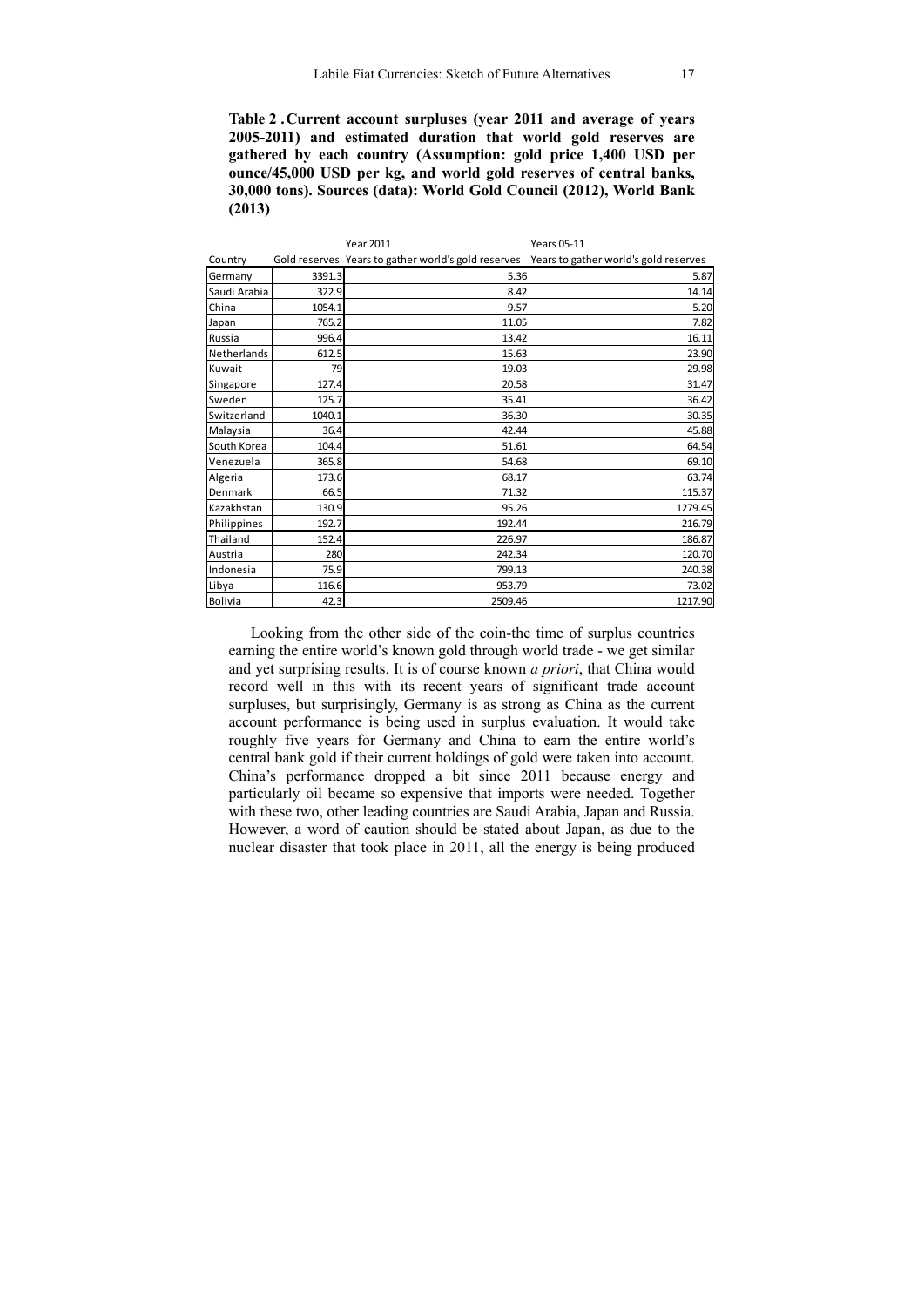with (mostly) imported oil, not cost-efficient nuclear power. This is already visible in the most recent current account performance. Surpluses have disappeared and current account shows mild positive amounts during 2012-2013.

Based on our analysis, it is understandable that the world cannot revert back to a gold standard. If it does, then the value of gold would be much higher than today, maybe 10-20 times higher, at least in the current monetary circulation situation. Of course biases between countries in foreign trade continue as long as currencies, in general, sustain and other parties approve practices of deficit countries. Please, also do note that gold valuation has significantly increased, compared to the early 1970s, when it was valued to 35 USD per ounce. Gold, at the time of writing, is roughly 40 times more expensive than then.

The most probable scenario for the future is that some leading current account deficit countries face stiff currency devaluations. After this, massive debts need to be renegotiated with the debtors again-some sort of restructuring is needed (mostly due to massive debt load, which increases even more with devaluation). This is the only way for these deficit countries to spark again their manufacturing activity and performance, so as to achieve a trade balance. Going back to the gold standard would hurt the world's economy significantly, as currencies would again start to carry value too (and people could trust them without the fear of losing). Then the monetary circulation in the system would be constrained, loans would be difficult to acquire and again economies would face recessions or continued depressions as investments would be hindered by considerable delays.

#### **3. Trade and Currency Perspective**

For a long period of time, currency valuations of the Yuan have been on the agenda in the large trade deficit regions, such as USA and Europe (deficits in the last six years, which are stabile and high, see Tables 3 and 4). For example, USA has argued for a long time that China has kept currency valuations at artificially low levels, favoring Chinese manufacturing exports and doing great harm to the remaining USA manufacturing industries. In Europe, the financial turmoil has also resulted in manufacturing losing its attraction and lacking strong export industries. Germany still shares manufacturing performance and current account surpluses, but even this glorified EU country, in the industrial sense, is showing a deficit in trading with China (Table 3). Together with Germany, Japan is included in the old power triad (Ohmae, 1985). The Japanese Yen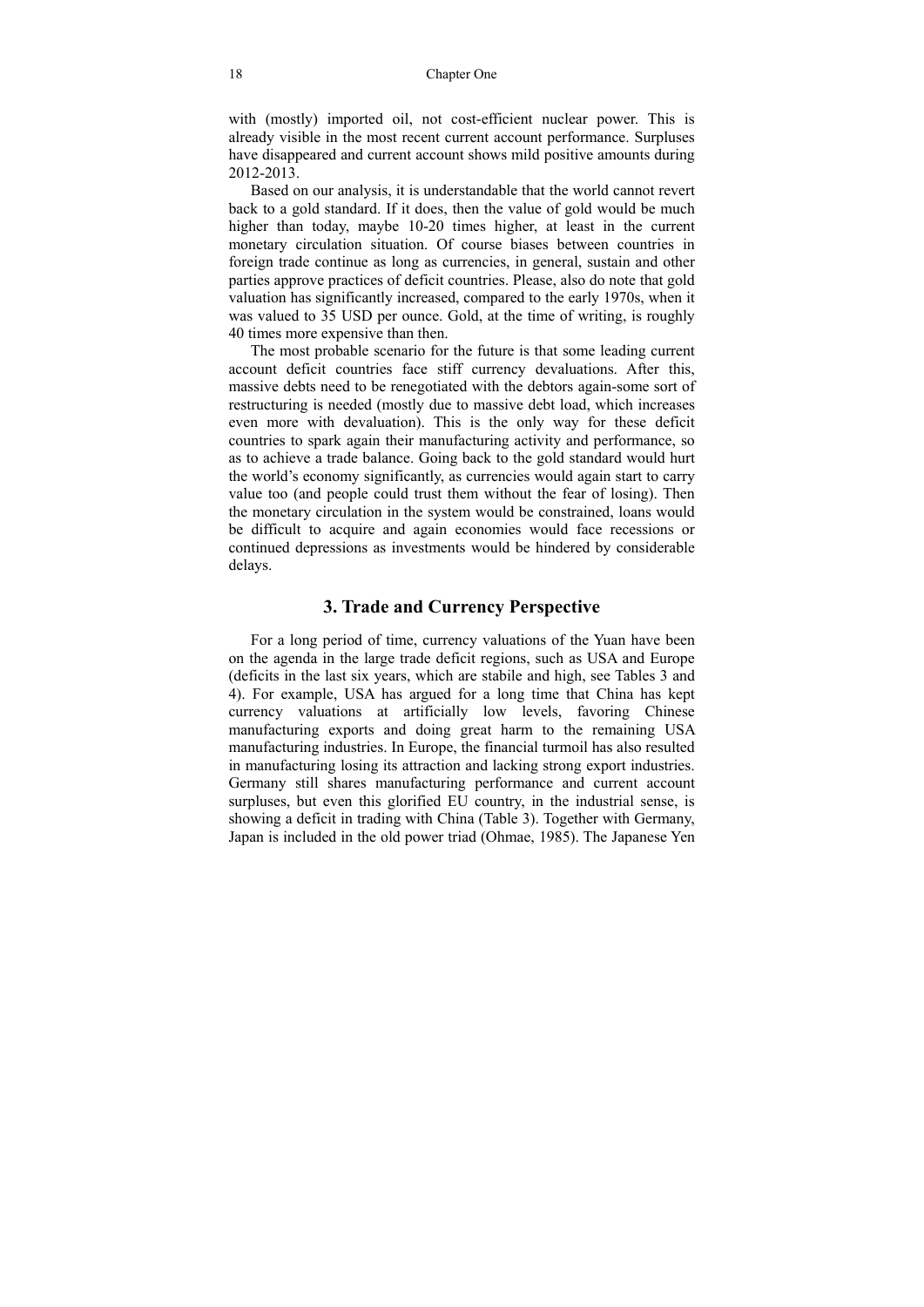has been appreciating significantly over the past decades and this has partially affected its manufacturing growth to slow down. However, China's surplus was holding until 2012, when the first deficits were recorded (Table 4).

By observing Tables 3 and 4, it could be noted that the US trade deficit is still on a miserable growing trend and the European Union has leveled off to a very high-deficit position. Only Germany and Japan could be argued to be in a situation, where some control is still left on foreign trade and dependency is not only in one direction.

**Table 3. Trade performance of European Union 27 and Germany with China (EU27 numbers in billion euros, Germany in bill. USD). Sources (data): Comtrade (2013), European Union (2013)** 

| European Union 27 |        |        |          | Germany |        |         |
|-------------------|--------|--------|----------|---------|--------|---------|
| Year              | Export | Import | Deficit  | Export  | Import | Deficit |
| 2007              | 71.8   | 232.6  | $-160.8$ | 41.11   | 75.05  | $-33.9$ |
| 2008              | 78.2   | 247.9  | $-169.7$ | 50.17   | 86.71  | $-36.5$ |
| 2009              | 82.3   | 214.2  | $-131.9$ | 51.09   | 77.50  | $-26.4$ |
| 2010              | 113.3  | 282.5  | $-169.2$ | 71.07   | 101.38 | $-30.3$ |
| 2011              | 136.2  | 292.3  | $-156.1$ | 90.50   | 112.18 | $-21.7$ |
| 2012              | 143.8  | 289.7  | $-145.9$ | 85.94   | 100.68 | $-14.7$ |

| Table 4. Trade performance of Japan and USA with China (all in bill. |  |  |  |  |
|----------------------------------------------------------------------|--|--|--|--|
| USD). Sources (data): Comtrade (2013).                               |  |  |  |  |

|      | Japan       |        |         | USA    |        |          |
|------|-------------|--------|---------|--------|--------|----------|
|      | Year Export | Import | Surplus | Export | Import | Deficit  |
| 2007 | 109.3       | 102.1  | 7.21    | 65.2   | 233.2  | $-167.9$ |
| 2008 | 124.9       | 116.1  | 8.8     | 71.5   | 252.8  | $-181.4$ |
| 2009 | 109.7       | 97.9   | 11.8    | 69.6   | 221.3  | $-151.7$ |
| 2010 | 149.5       | 121.0  | 28.4    | 91.9   | 283.8  | $-191.9$ |
| 2011 | 162.0       | 148.3  | 13.8    | 103.9  | 325.0  | $-221.1$ |
| 2012 | 144.2       | 188.4  | $-44.2$ | 110.6  | 444.4  | $-333.8$ |

From a purely long-term currency change perspective (i.e. decade's long observation period) these arguments are more or less correct with regards to Europe, Japan and the USA (please see Figures 1-3 below). For both currencies, the Euro or the Japanese Yen against the Chinese Yuan,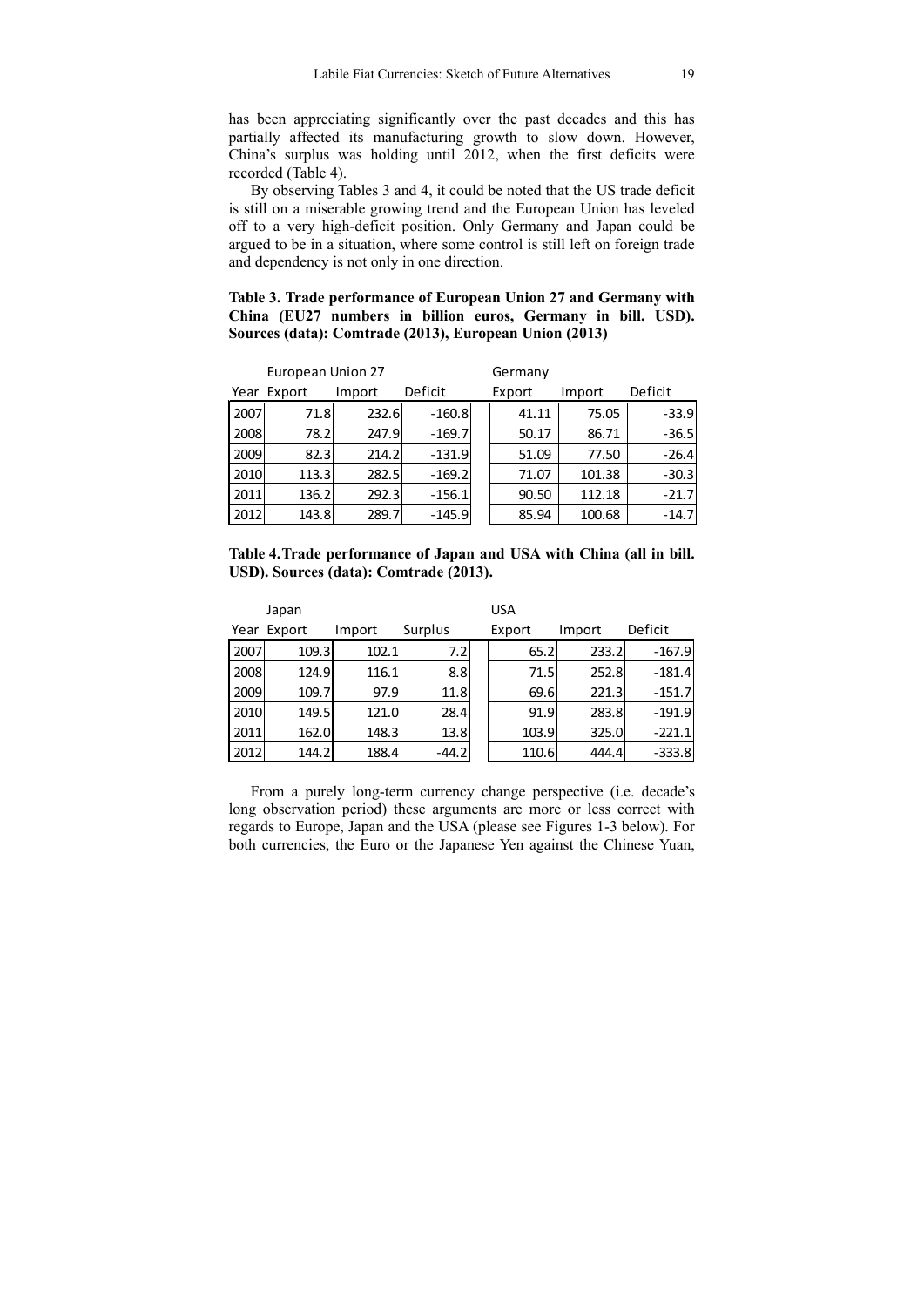they have basically not changed at all during the last decade or so. Despite the gloomy European financial crisis, one Euro was purchased 4.4 percent less in July 2013 than in January 2000-for Japan the same minimal change was in place for a long time. However, recently, the Japanese Yen has lost much of its value and compared to January 2000, it is 23 % lower than the Chinese Yuan in August 2013. However, if the base period would be 1999, then the situation would still be of no change or even the opposite-the Yen has fluctuated quite much and in the late 1990s it was weak for a couple of years.

Basically the European Union is correct that emerging and high trade surplus driven by the Chinese economy is not that active to appreciate its currency against them. This would be a natural way out of the economic crisis in Europe, where the only remedies currently being offered are society-wide economic austerity packages and deflationary wage deals. These will eventually, and severely, hurt the Asian export countries as significantly lower consumption lowers the demand for foreign import. By lowering the overall consumption levels in the future, it will make Europe less attractive and less powerful, resulting in a lowering factor for Euro exchange rates in the future.

Interestingly, USA, as one of the most important trading partners of China (behind the EU), has been recently demanding a currency devaluation. However it has been noted that these valuations have not changed much. As an official tie between the US Dollar and the Chinese Yuan was broken down in July 2005, it is interesting to note that in eight years, the US Dollar has devaluated against the Chinese Yuan by more than 26 % (Figure 2). So, progress is being made in this area and trade pairing. However, its impact on the trade deficit is not what has been hoped for since deficits are only growing (Table 4). One reason might be that technological competitiveness has been lost in the USA and it is difficult to retain its world-class capabilities on high tech (Pisano & Shih, 2009). The USA might not have any other option but to continue acquiring products from China in the short-term-but with a higher amount of dollars demanded in exchange. So, based on this, the devaluation of the US Dollar should still continue to strengthen the export industry. The US Dollar does not only devaluate against the Chinese Yuan, but as Figure 1 shows, in the recent decade the Euro has gained considerable strength over the US Dollar, even if the economic challenges in Europe have been much discussed and negatively portrayed in the press (Lapavitsas et al., 2012).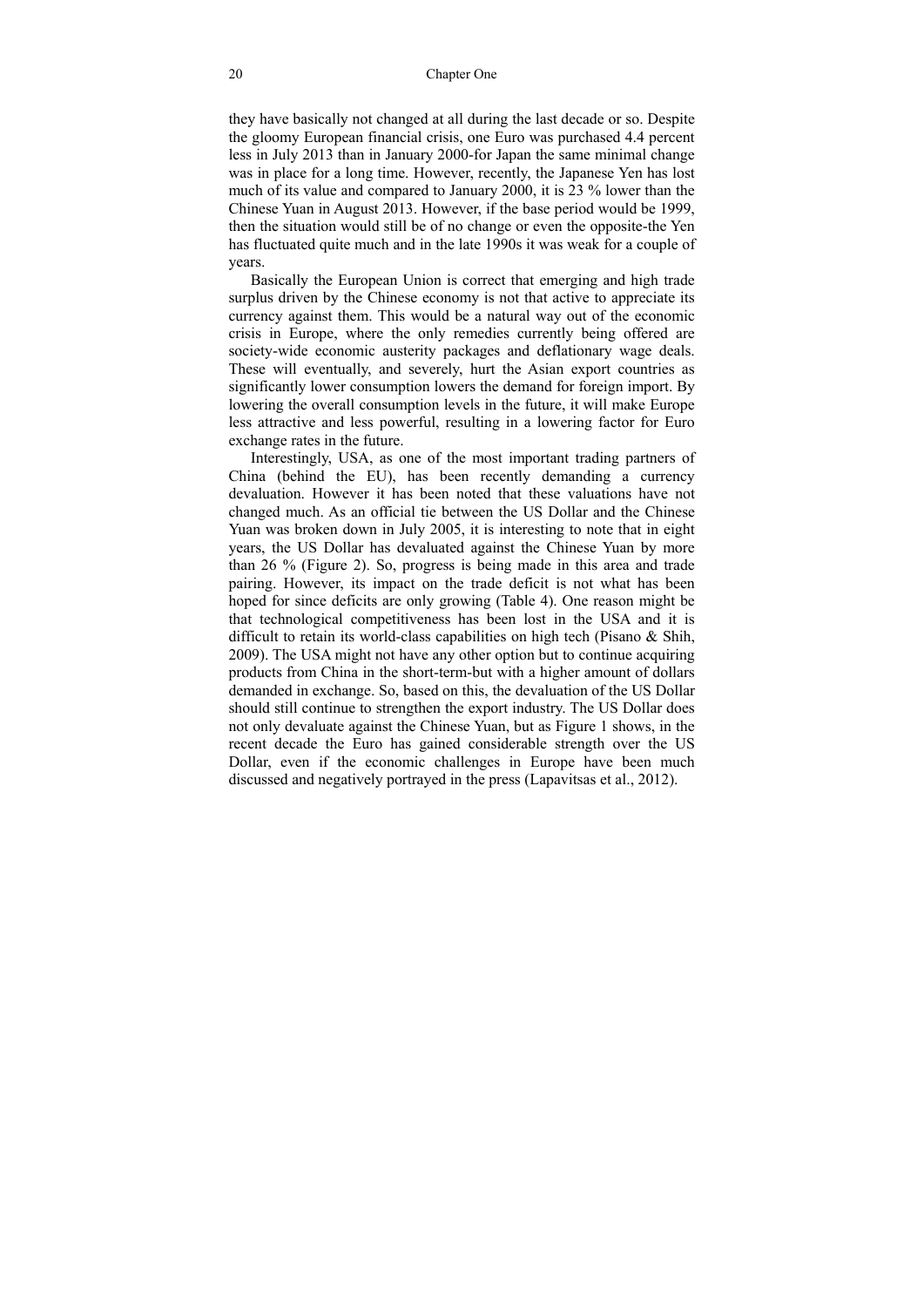

Figure 1. Chinese Yuan (CNY) and US dollar (USD) against Euro currency within period of Jan. 1999-Aug. 2013. Source: Bank of Finland (2013)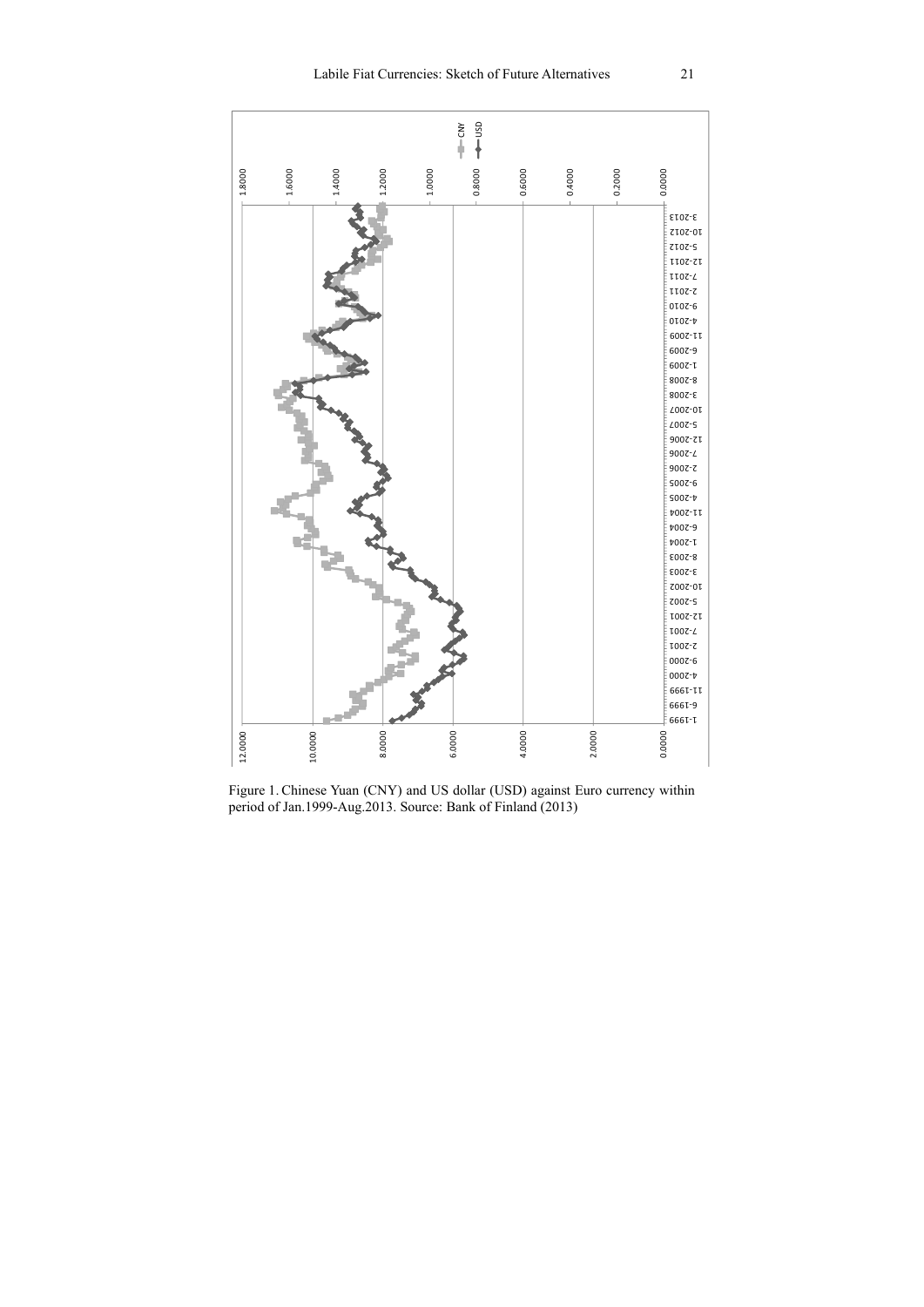

Figure 2. Chinese Yuan (CNY) against US dollar (USD) within period of Jan.1981- Aug.2013. Source: Bank of Finland (2013) and Federal Reserve (2013)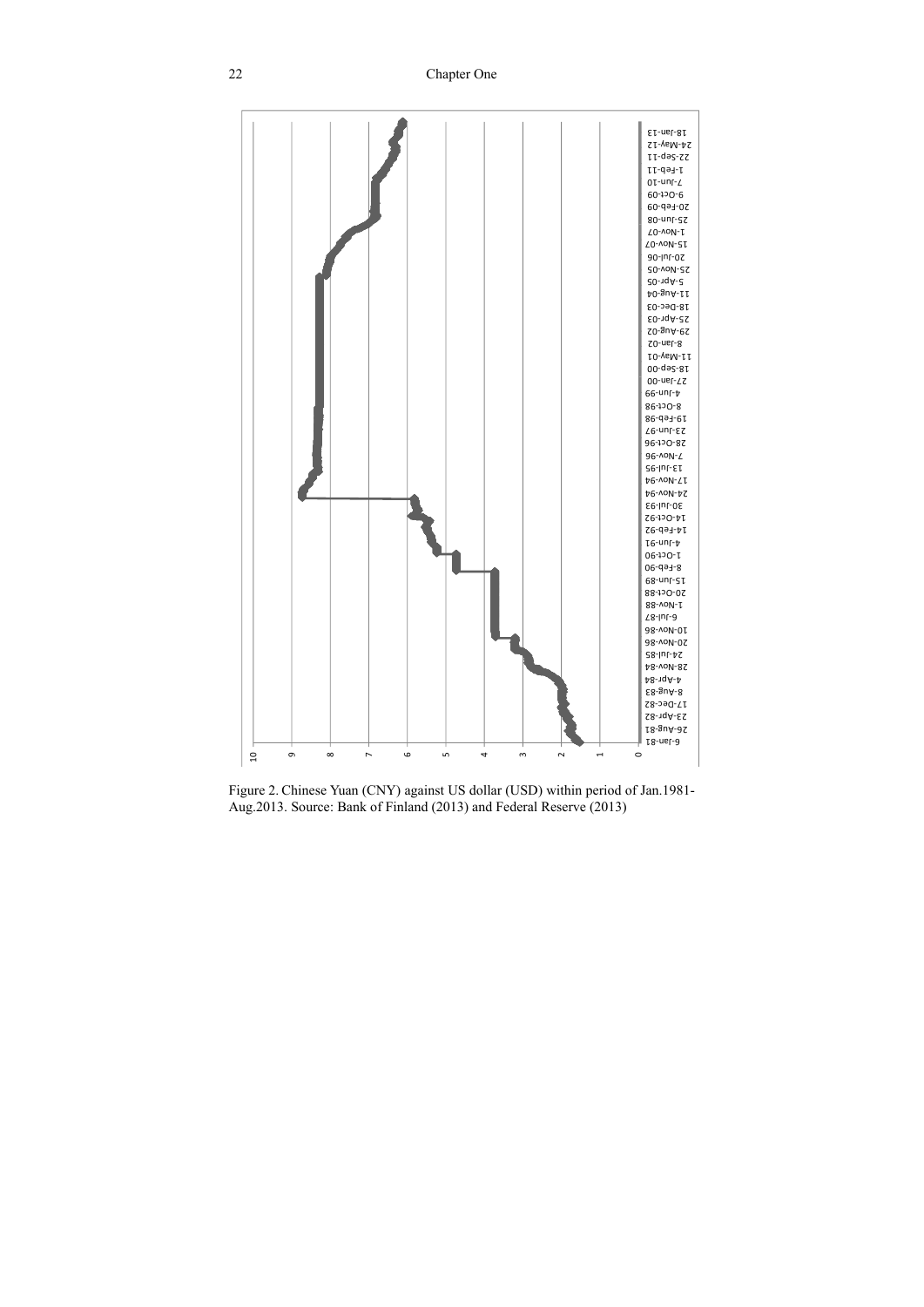

Figure 3. Japanese Yen against US dollar (USD) within period of Jan.1971- Aug.2013. Source: Federal Reserve (2013)